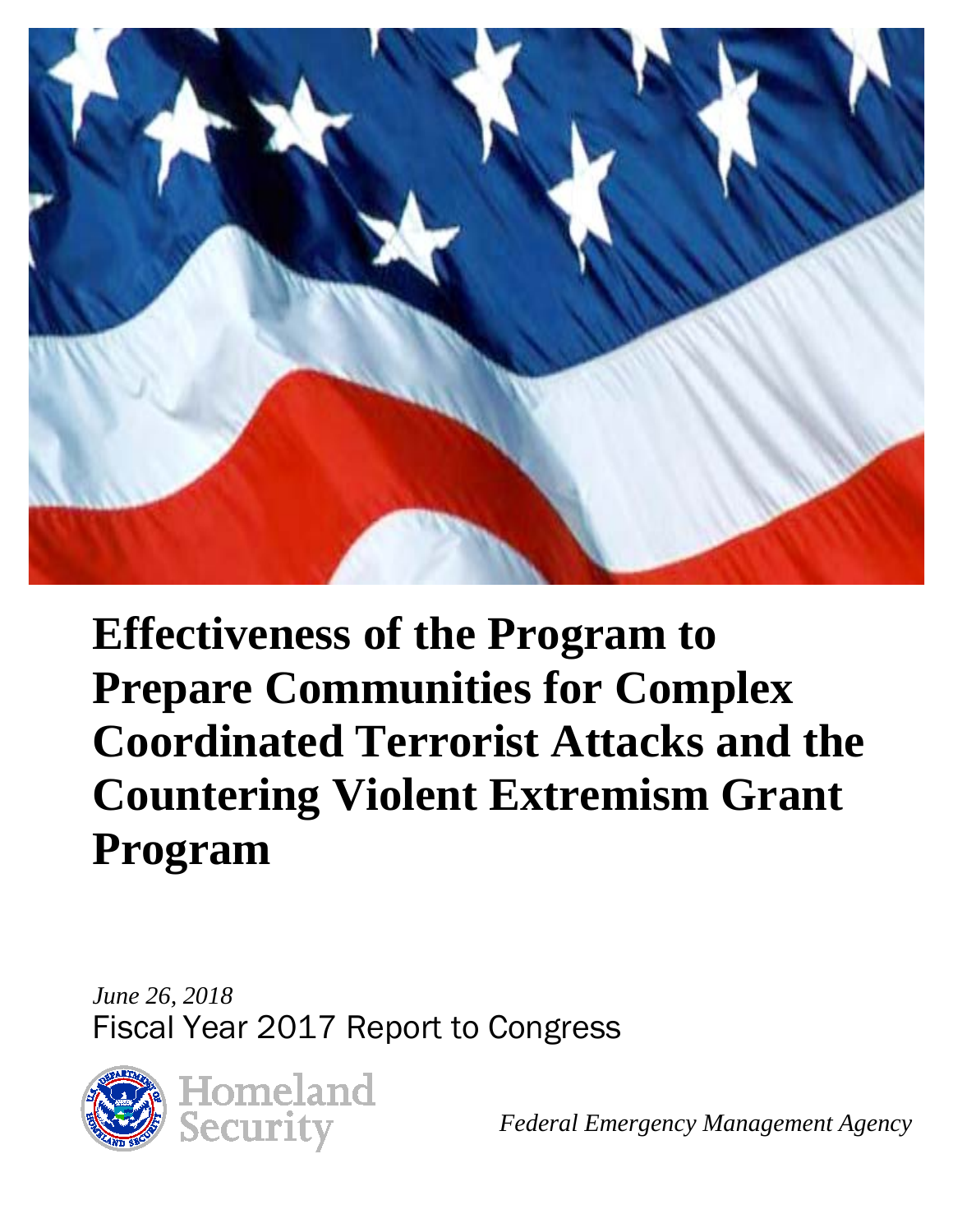## Message from the Administrator

#### June 26, 2018

I am pleased to present the following report, "Effectiveness of the Program to Prepare Communities for Complex Coordinated Terrorist Attacks and the Countering Violent Extremism Grant Program," which has been prepared by the Federal Emergency Management Agency (FEMA).

The report was compiled pursuant to language in Senate Report 114-264 accompanying the Fiscal Year 2017 Department of Homeland Security (DHS) Appropriations Act (P.L. 115-31). Recent events have demonstrated that the threat of a terrorist attack haunts every community in our country. In the effort to achieve the National Preparedness Goal, FEMA seeks to enhance preparedness by assisting our communities to attain the core capabilities needed to prevent,



protect, respond, mitigate, and recover from a complex coordinated terrorist attack (CCTA) and to prevent and intervene in the process of violent extremist radicalization and recruitment.

Although the awards made under the CCTA and Countering Violent Extremism Grant Programs are still in the early stages of their performance periods, this report will provide the congressional requesters with sufficient information to provide a level of confidence that DHS has constructed the grant programs with effective programmatic and financial oversight and monitoring, as well as a mechanism and methodology that will provide an analysis of its effectiveness throughout and at the conclusion of the performance period.

Pursuant to congressional requirements, this report is being provided to the following Members of Congress:

The Honorable Kevin Yoder Chairman, House Appropriations Subcommittee on Homeland Security

The Honorable Lucille Roybal-Allard Ranking Member, House Appropriations Subcommittee on Homeland Security

The Honorable Shelley Moore Capito Chairman, Senate Appropriations Subcommittee on Homeland Security

The Honorable Jon Tester Ranking Member, Senate Appropriations Subcommittee on Homeland Security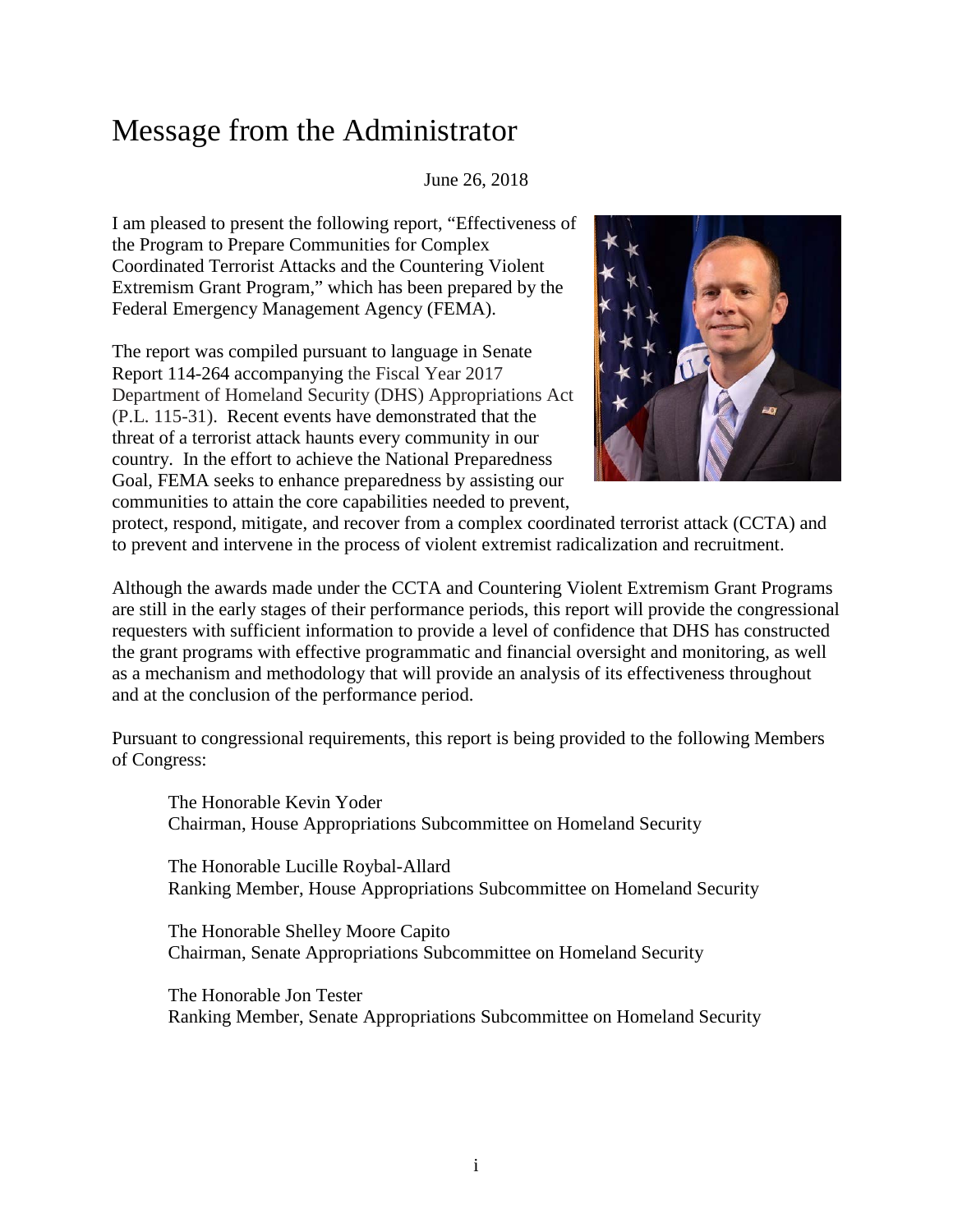Inquiries relating to this report may be directed to me at (202) 646-3900.

Sincerely,

 $\widetilde{\phantom{a}}$ 

Brock Long Administrator Federal Emergency Management Agency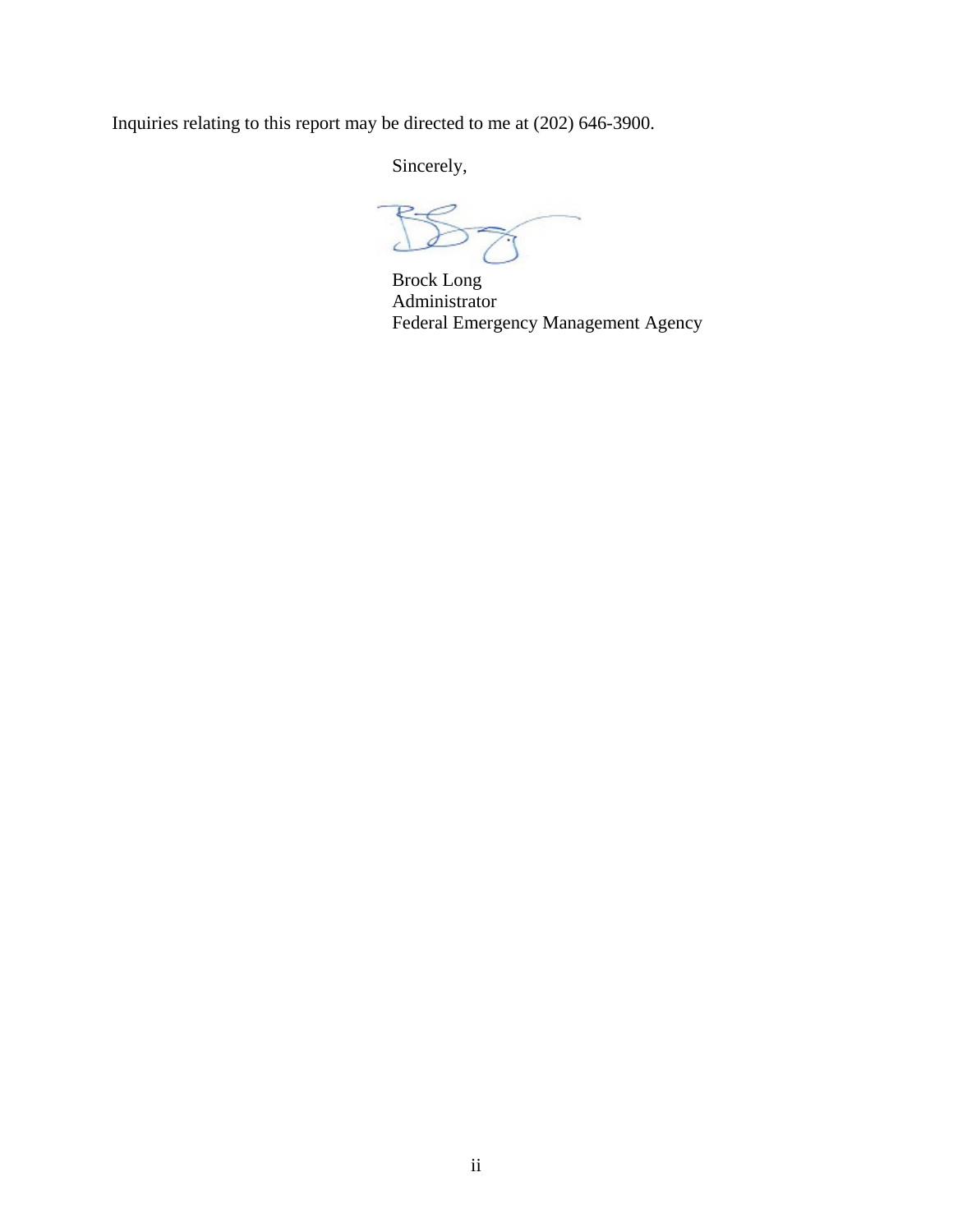

# Effectiveness of the Program to Prepare Communities for Complex Coordinated Terrorist Attacks and the **Countering Violent Extremism Grant Program**

# **Table of Contents**

| I.   |             |                                                                            | $\overline{1}$ |  |  |
|------|-------------|----------------------------------------------------------------------------|----------------|--|--|
| II.  |             | Program to Prepare Communities for Complex Coordinated Terrorist Attacks   | 2              |  |  |
|      |             |                                                                            | $\overline{2}$ |  |  |
|      |             |                                                                            | $\overline{2}$ |  |  |
|      |             |                                                                            | 3              |  |  |
|      |             |                                                                            | 3              |  |  |
|      |             |                                                                            | 3              |  |  |
|      |             |                                                                            | $\overline{4}$ |  |  |
|      |             |                                                                            | 5              |  |  |
|      |             |                                                                            | 5              |  |  |
|      |             |                                                                            | 6              |  |  |
|      |             |                                                                            | 6              |  |  |
|      |             |                                                                            | 6              |  |  |
|      |             |                                                                            | 7              |  |  |
|      |             | Homeland Security Information Network - CCTA Program Community of Interest |                |  |  |
|      |             |                                                                            | $\tau$         |  |  |
|      |             |                                                                            | 9              |  |  |
|      | $F_{\cdot}$ |                                                                            |                |  |  |
| III. |             |                                                                            |                |  |  |
|      |             |                                                                            |                |  |  |
|      |             |                                                                            |                |  |  |
|      |             |                                                                            |                |  |  |
|      |             |                                                                            |                |  |  |
|      |             |                                                                            |                |  |  |
|      |             |                                                                            |                |  |  |
|      |             |                                                                            |                |  |  |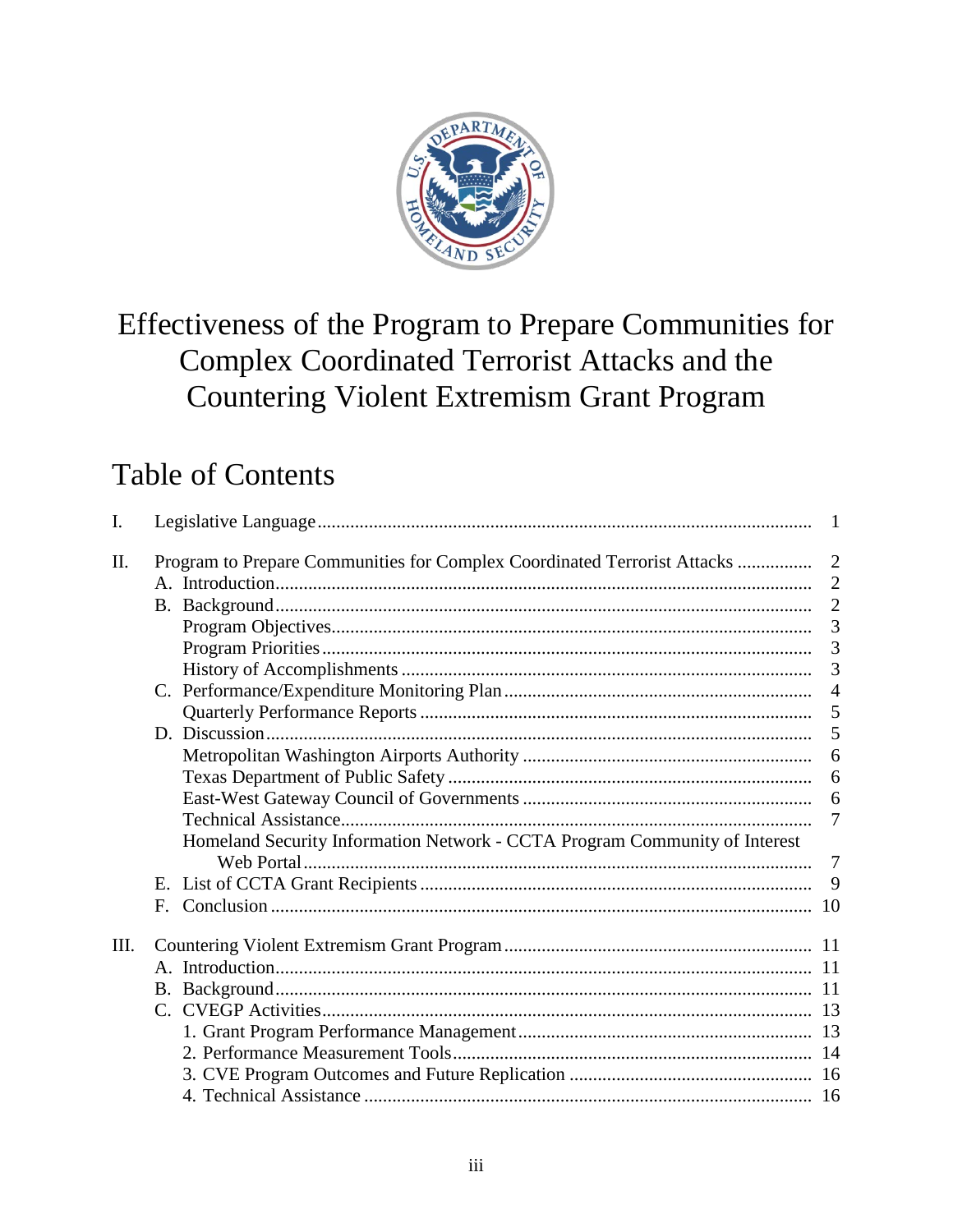|    | 17 |
|----|----|
|    | 17 |
|    |    |
|    |    |
|    | 20 |
| Е. |    |
|    |    |
|    |    |
|    | 24 |
|    |    |
|    |    |
|    | 26 |
|    | 26 |
|    |    |
|    | 27 |
|    | 27 |
|    |    |
|    | 28 |
|    | 28 |
| Н. | 28 |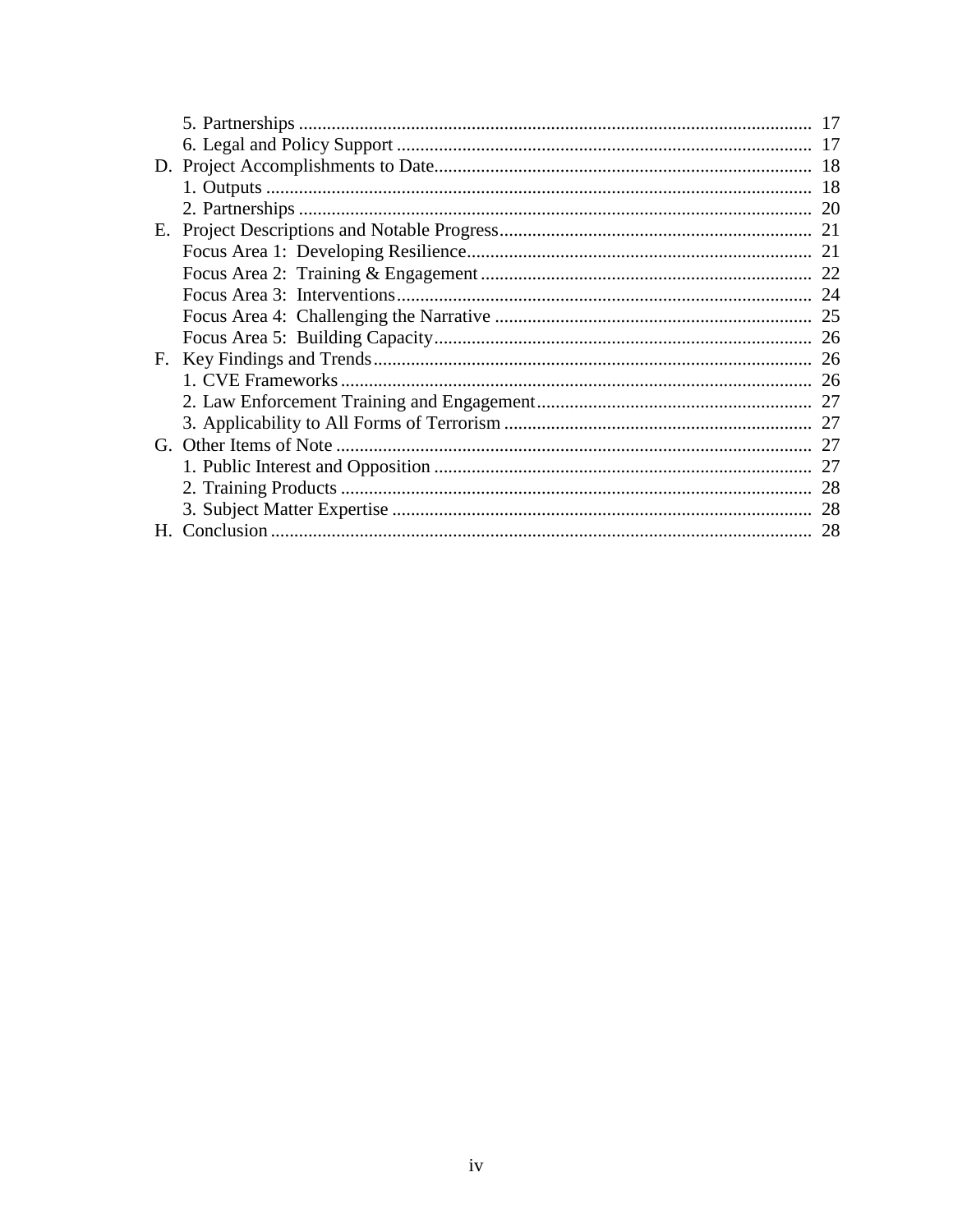## <span id="page-5-0"></span>I. Legislative Language

This document has been compiled pursuant to language set forth in Senate Report 114-264 accompanying the Fiscal Year (FY) 2017 Department of Homeland Security (DHS) Appropriations Act (P.L. 115-31).

Senate Report 114-264 states:

In Public Law 114–113, the Congress provided \$50,000,000 to the Secretary for emergent threats from violent extremism and from complex, coordinated terrorist attacks. FEMA will execute \$40,000,000 of those funds focusing on the latter threat, \$1,000,000 through Joint Counterterrorism Awareness Workshops and \$39,000,000 through competitive grants. In support of the Office of Community Partnerships [OCP], FEMA will award \$10,000,000 to more directly build community partnerships necessary to support efforts for countering violent extremism [CVE]. As funded projects begin to bear useful best practices and new approaches, FEMA and OCP shall make the information available in a usable format to other communities. Sharing information will allow communities to develop more effective projects. The funds have 2-year availability to allow careful consideration of the path forward. FEMA is directed to provide a report no later than 180 days after the final grant award for these grants that evaluates the effectiveness of each program and identifies remaining gaps.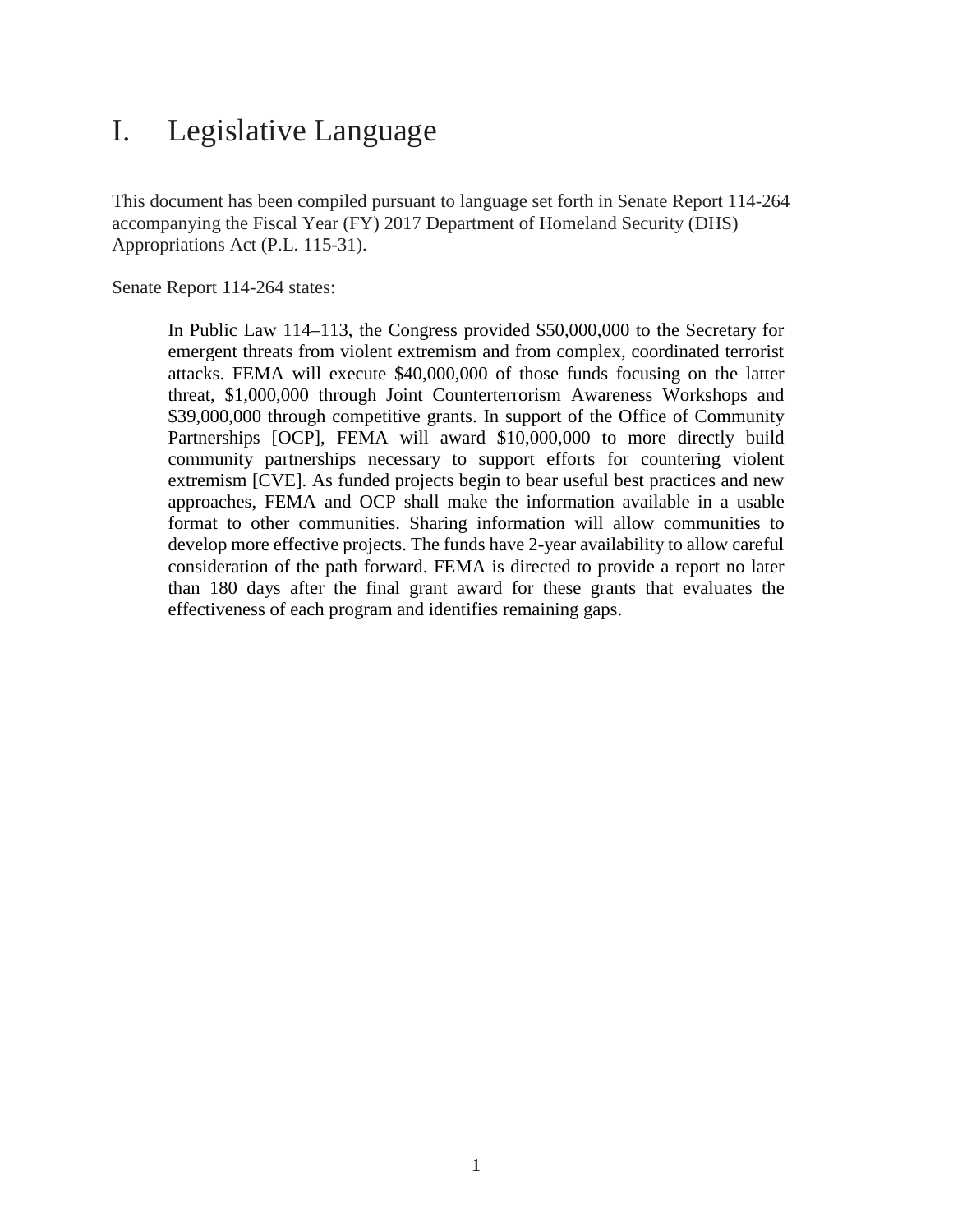# <span id="page-6-0"></span>II. Program to Prepare Communities for Complex Coordinated Terrorist Attacks

## <span id="page-6-1"></span>A. Introduction

As new threats and hazards emerge, communities need to assess their risk and take the necessary steps to prepare. From 2008 to present, recent terrorist incidents, such as those in Boston, Massachusetts; Nairobi, Kenya; San Bernardino, California; Paris, France; and Brussels, Belgium, highlight the emergence of a more recent threat known as complex coordinated terrorist attacks (CCTA). The emergence of these types of threats represents a need for communities to work toward strengthening their capabilities in order to prepare for, prevent, and respond to a CCTA.

In FY 2016, Congress appropriated \$50 million to the Secretary of Homeland Security to address emergent threats from violent extremism and from CCTAs. Congress further directed the Federal Emergency Management Agency (FEMA) to execute \$40 million of those funds focusing on the CCTA threat, \$1 million through Joint Counterterrorism Awareness Workshops, and \$39 million through a competitive grant process. On December 7, 2016, the Notice of Funding Opportunity (NOFO) for the CCTA Grant Program was released, and on July 13, 2017, the 29 grant award recipients were announced.

## <span id="page-6-2"></span>B. Background

The FY 2016 Program to Prepare Communities for Complex Coordinated Terrorist Attacks (CCTA Program) provides funding to local, state, tribal, and territorial jurisdictions of different types, sizes, and capabilities to improve their ability to prepare for, prevent, and respond to CCTAs in collaboration with the whole community.

CCTAs are acts of terrorism that involve synchronized and independent teams at multiple locations sequentially or in close succession, initiated with little or no warning, and employing one or more weapon systems: firearms, explosives, fire as a weapon, and other nontraditional attack methodologies that are intended to result in large numbers of casualties. These attacks represent an evolving and dynamic terrorist threat, shifting from symbolic, highly planned, and structured Al Qaeda-style attacks (terrorist-directed) focused on high-visibility targets to threats that are more diffuse, difficult to detect, and less costly to implement (terrorist-inspired).

DHS is responsible for implementing the National Preparedness System, the instrument that the Nation employs to build, sustain, and deliver core capabilities in order to achieve the National Preparedness Goal of a secure and resilient Nation. Complex and far-reaching threats and hazards require a collaborative and whole community approach to national preparedness that engages individuals, families, communities, private and nonprofit sectors, faith-based organizations, and all levels of government. The guidance, programs, processes, and systems that support each component of the National Preparedness System allow for the integration of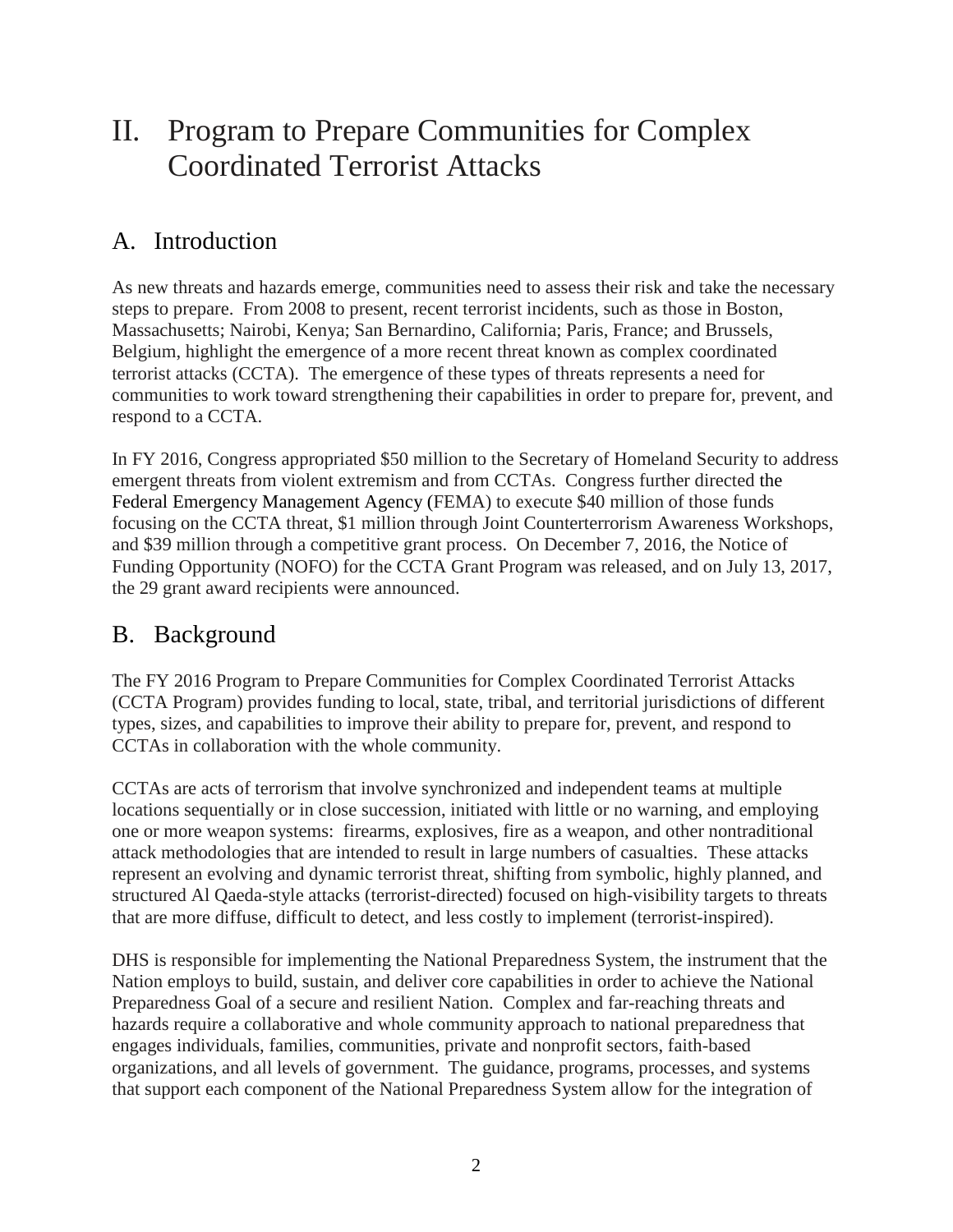preparedness efforts that build, sustain, and deliver core capabilities and achieve the desired outcomes identified in the National Preparedness Goal. This program is intended to achieve these core capabilities and to further the advancement to attaining the National Preparedness Goal.

The whole community approach of the CCTA Program aims to include individuals and communities, the private and nonprofit sectors, faith-based organizations, and all levels of government (local, regional/metropolitan, state, tribal, territorial, insular area, and federal). The FY 2016 CCTA Program also focuses on developing regional partnerships intended to strengthen the applicant's capacity for building and sustaining capabilities specific to identifying gaps and planning, training, and exercising associated with preparing for, preventing, and responding to a CCTA.

#### <span id="page-7-0"></span>**Program Objectives**

The FY 2016 CCTA Program objective is to build and sustain capabilities of local, state, tribal, and territorial jurisdictions to enhance their preparedness for CCTAs by achieving the following activities:

- Identifying capability gaps related to preparing for, preventing, and responding to a CCTA.
- Developing and/or updating plans, annexes, and processes to address the identified gaps.
- Training personnel and the whole community to implement the plans and processes and to build needed capabilities.
- Conducting exercises to validate capabilities and identify opportunities for additional corrective action.

#### <span id="page-7-1"></span>**Program Priorities**

The FY 2016 CCTA Program prioritized projects that incorporated the following factors:

- Develop comprehensive and sustainable approaches to enhance preparedness for CCTAs.
- Develop and advance regional partnerships and whole community collaboration.
- Promote creative, innovative, and replicable approaches to preparing for CCTAs.
- Develop and share lessons learned and best practices associated with preparing for CCTAs between jurisdictions.

#### <span id="page-7-2"></span>**History of Accomplishments**

On December 7, 2016, the Notice of Funding Opportunity for the CCTA Grant Program was released, with an application deadline of February 10, 2017. On July 13, 2017, the 29 grant award recipients were announced (refer to Section II, paragraph E of this report).

On October 31 and November 1, 2017, FEMA held a CCTA Program kickoff meeting at the Argonne National Laboratory outside of Chicago, Illinois. More than 100 local, state, and federal officials attended, including the grant project leads, the financial reporting leads, and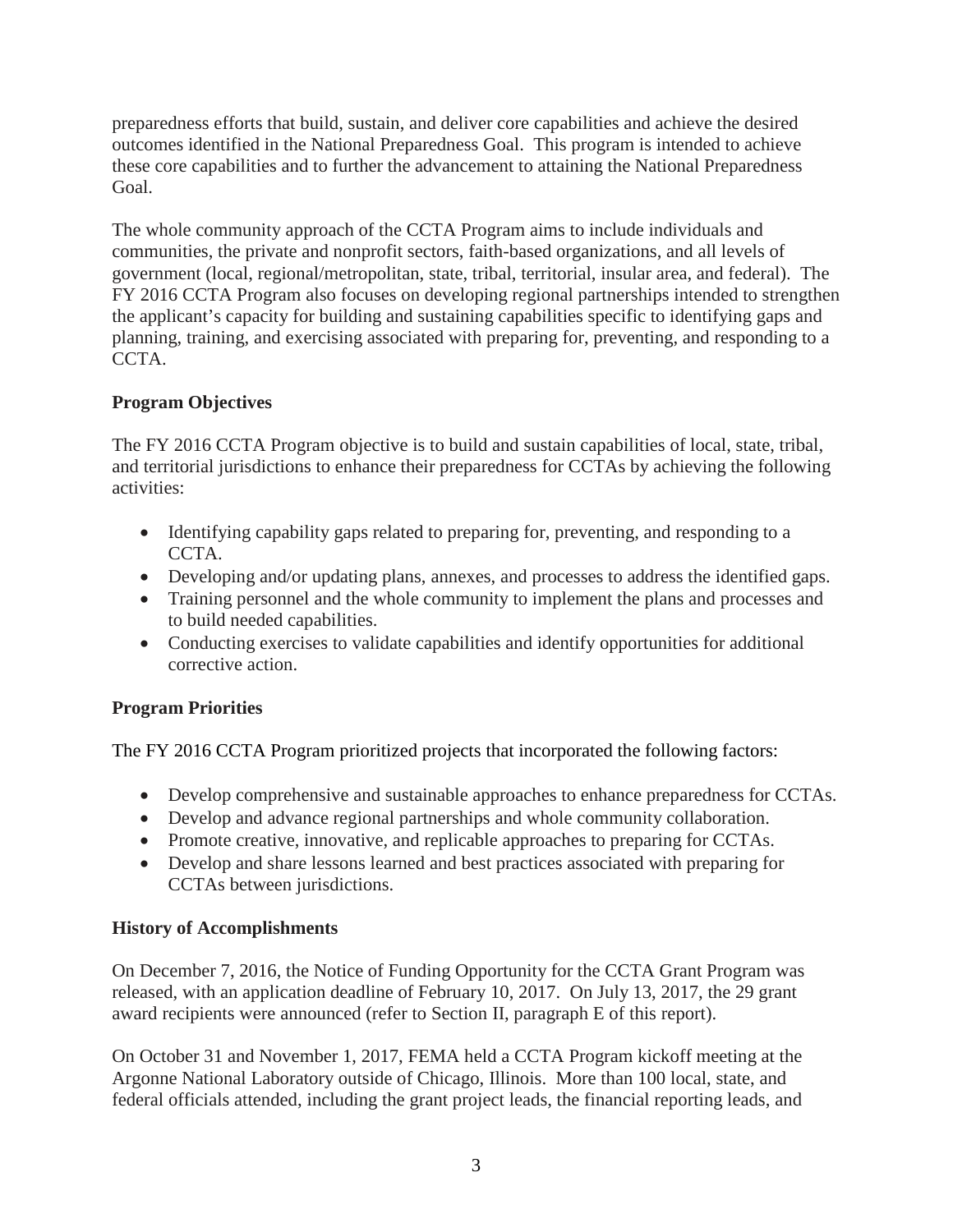FEMA regional and headquarters employees. This approach helped FEMA to mitigate the challenges faced by the grant recipients when initiating their projects. Additionally, this strategy helped to enhance federal partnerships further by having the FEMA regions actively involved with the grant awardees from the onset of the program.

As a requirement prior to receiving the award, FEMA instructed grant applicants to submit a work plan and budget, which serves multiple purposes: it provides a detailed blueprint of the project design, implementation strategy, and associated costs to the activities requested for grant funds; and it establishes a baseline of gap identification, planning, training, and exercising activities against which the eventual recipient's progress will be measured.

## <span id="page-8-0"></span>C. Performance/Expenditure Monitoring Plan

At the time of this report, only two quarterly performance reporting periods have elapsed since the grant awards were announced, and, as a result, performance progress data are limited. However, FEMA recognizes that, at this early stage in the grant lifecycle, effectiveness primarily is shown in the progress of approval of the recipient work plans, the establishment of monitoring and reporting protocols and plans, and the continuous support provided by FEMA. FEMA continually is collecting information on the effectiveness of the CCTA grant; however, because of the type and duration of activities necessary for building and sustaining capabilities for preparing for and responding to a CCTA, it will take the entire 36-month performance period to measure grant effectiveness accurately and comprehensively.

FEMA will measure the effectiveness of each grant project by comparing quantitative and qualitative variables against the established baseline, such as the number of new interstate and interlocal agreements executed, the number of public safety personnel trained, and the number of whole community organizations included in the planning. FEMA constructed a reporting tool that captures both baseline data and subsequent performance progress quarterly. Moreover, FEMA will assess the effectiveness of the grant program further by evaluating the innovative approaches and replicable best practices that will be shared across the Nation to enhance national preparedness against CCTAs.

As it relates to the collection and analysis of performance data, the following grant monitoring plan is being executed by FEMA. FEMA's Protection and National Preparedness Office of Counterterrorism and Security Preparedness is the program management office responsible for overseeing the management and administration of the CCTA Program, while FEMA's Federal Preparedness Coordinators assist with the programmatic monitoring of the stages of work and technical performance of the activities described in the approved work plan. The FEMA Grant Programs Directorate (GPD) performs the financial monitoring for the CCTA Program grant recipients.

FEMA requires recipients to provide updated programmatic performance reports quarterly. Examples of data collected in the quarterly programmatic performance report include, but are not limited to: number of mutual aid/interagency agreements executed; number of emergency operations and response plans developed and implemented; number of persons trained; and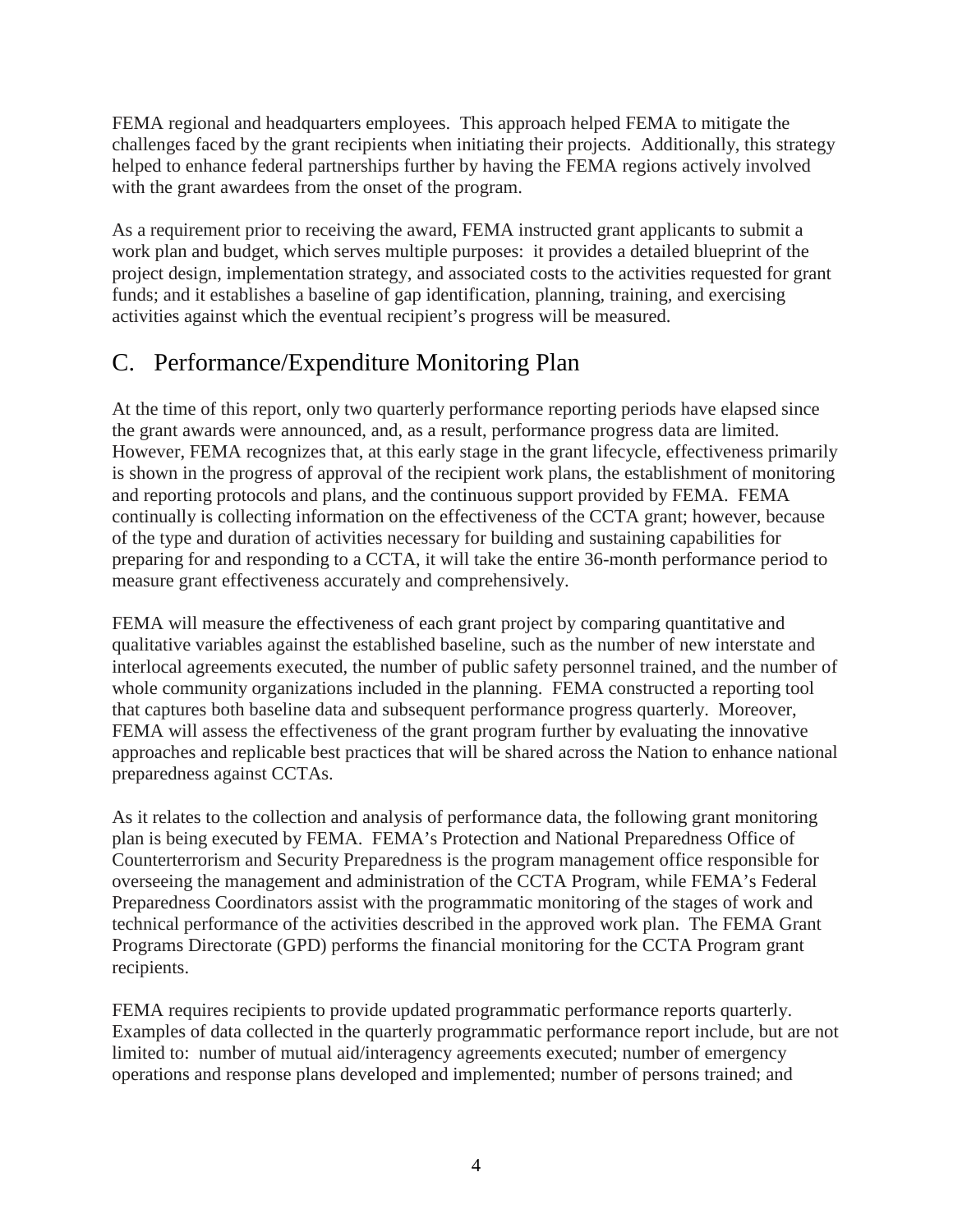number and variety of whole community entities included in the funded activities of gap identification, planning, training, and exercises.

To measure progress and effectiveness of the activities identified in a recipient's work plan and budget, FEMA developed a Quarterly Programmatic Performance Reporting tool. Each reporting period, FEMA provides this user-friendly tool, prepopulated with data from the recipient's approved work plan and budget, allowing both the grant recipient and FEMA easily to track and report the project's progress and effectiveness.

#### <span id="page-9-0"></span>**Quarterly Performance Reports**

The Quarterly Performance Progress Reports include the following information:

- *Status Summary*
	- 1. Provides a brief narrative of the overall project status;
	- 2. Identifies accomplishments and milestones achieved as they relate to the approved project (categorized by the following activities: (a) Identifying Gaps, (b) Planning, (c) Training, and (d) Exercises);
	- 3. Summarizes expenditures (categorized by the following activities: (a) Identifying Gaps, (b) Planning, (c) Training, and (d) Exercises); and
	- 4. Describes any potential issues that may affect project completion.
- *Best Practices/Lessons Learned Summary* describes any best practices or lessons learned identified, to date, through the program. The purpose of this information is to develop and enhance guidance materials, tools, templates, and lessons learned and best practices summaries. At the end of the period of performance, grantees will provide an in-person briefing to FEMA to present a summary of their project accomplishments and lessons learned.
- *Issues List* identifies any program-related challenges that may require assistance or that may affect successful and on-time completion of the funded project.

## <span id="page-9-1"></span>D. Discussion

Because the projects are in the emergent phase, the effectiveness of the CCTA grant-funded projects has yet to be determined. However, because sustainability and replicability were identified as priorities of the CCTA Program, FEMA has highlighted three examples below as projects that are particularly innovative, sustainable, and replicable.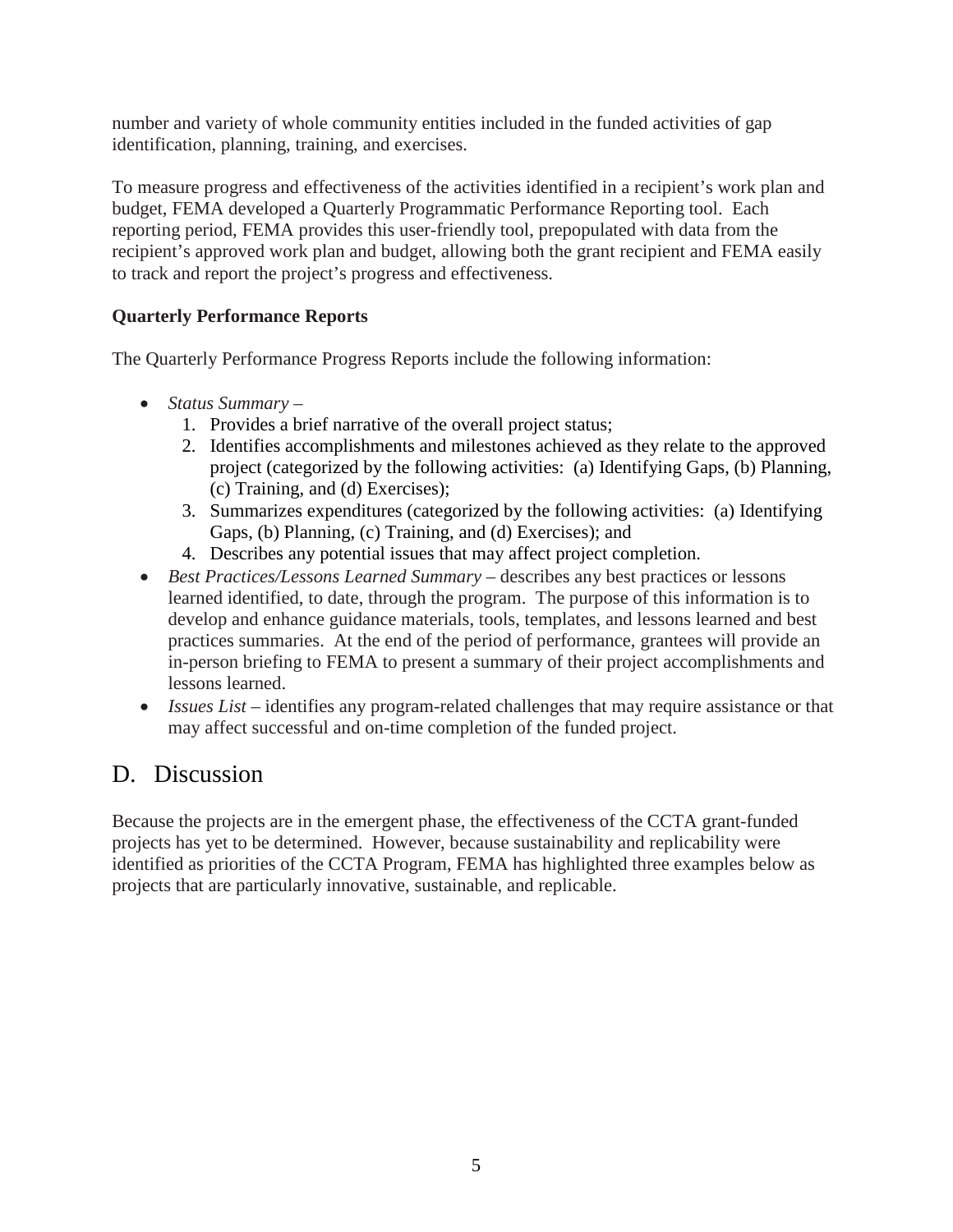#### <span id="page-10-0"></span>**Metropolitan Washington Airports Authority**

The Metropolitan Washington Airports Authority (MWAA) project provides a unique opportunity to create a template for emergency planning and response to a CCTA involving an airport facility. The goal of the project is to enhance the capacity of MWAA, to include Ronald Reagan Washington National Airport and Dulles International Airport. This is also an opportunity for the region's mutual aid partners to be better prepared to respond to and recover from a CCTA. If one or both airports are attacked, the entire region will suffer and



response resources will be taxed. Through planning, training, and exercises, MWAA will address necessary processes and capabilities needed to ensure clear communication, coordination, and cooperation among MWAA, its federal partners (Federal Bureau of Investigation, Transportation Security Administration, Federal Aviation Administration, and U.S. Customs and Border Protection), regional mutual aid partners (local and state agencies), and the whole community (airlines, tenants, and the American Red Cross). Upon completion of this project, best practices and lessons learned can be shared nationally to enhance the preparedness of airports and their communities.

#### <span id="page-10-1"></span>**Texas Department of Public Safety**

The Texas Department of Public Safety (DPS) will create a "CCTA Preparedness Toolbox" that can be accessed and implemented by every community in Texas, and presumably by other states. Although other FEMA-sponsored projects have provided highly generalized quick resource guides, the Texas DPS project takes CCTA preparedness a step further. The Texas DPS CCTA toolkit materials will include: gap analysis guides for local jurisdictions and specific



facilities such as critical infrastructure and schools; templates to help in the development of local emergency plans relative to a CCTA; standard operating procedures, checklists, and protocols; a guide to available CCTA training for first responders; recommendations for baseline CCTA training needs; and a CCTA exercise guide including templates for exercise materials and recommendations for exercise priorities, all of which are compliant with FEMA exercise evaluation standards. The Texas DPS will make the CCTA toolkit available through a Webbased portal, [www.preparingtexas.org,](http://www.preparingtexas.org/) ensuring that it is easily accessible and constantly updated.

#### <span id="page-10-2"></span>**East-West Gateway Council of Governments**

Centered in St. Louis, Missouri, the East-West Gateway Council of Governments' project encompasses two states (Illinois and Missouri), eight counties, almost 200 municipalities, and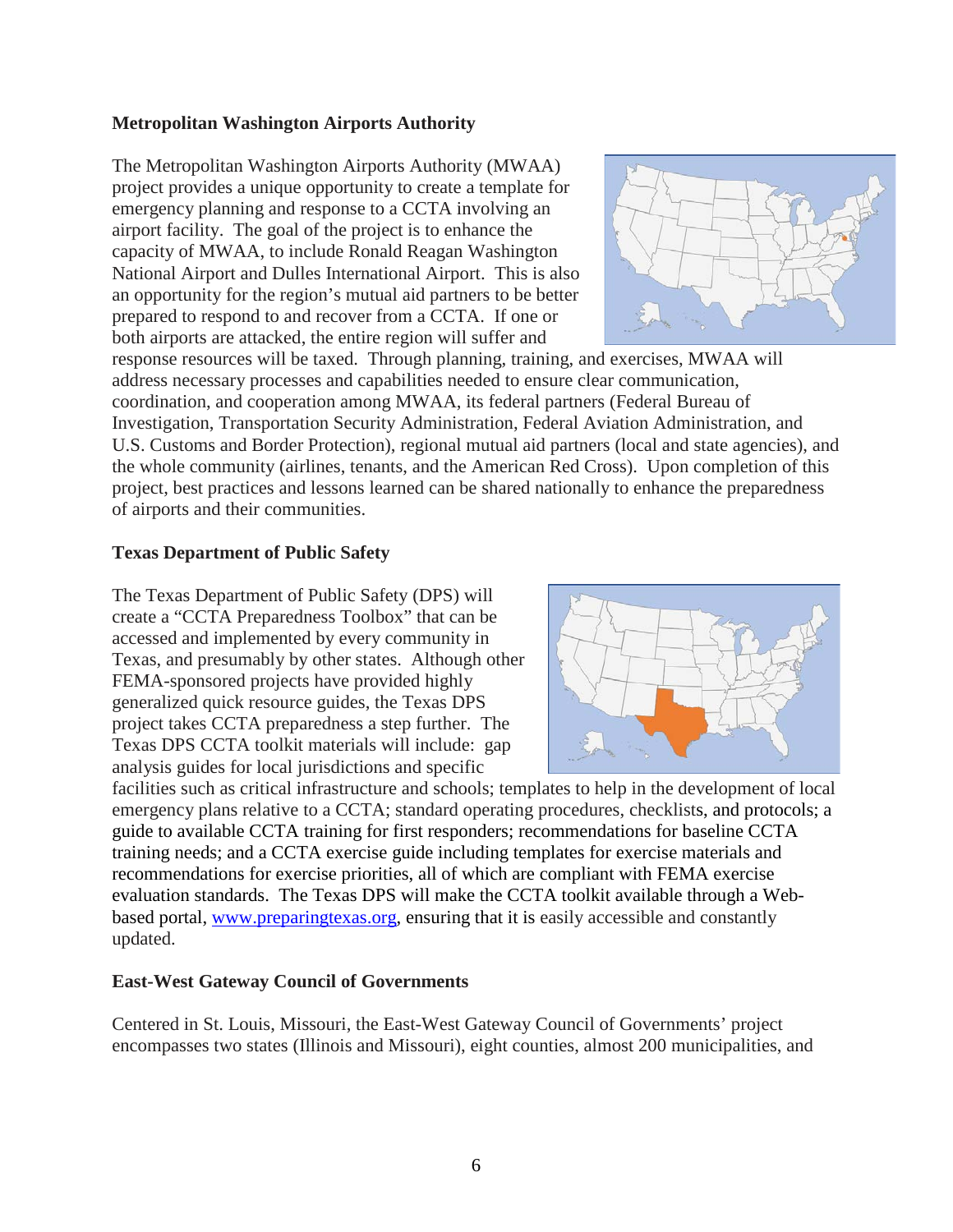spans two FEMA regions. This project is somewhat distinctive, and may have particular importance to national preparedness efforts because it stresses the importance of interstate collaboration and response. Like many communities in this country, border towns and cities may rely on neighboring towns from a different state for mutual aid response. Although the mutual aid response may be seamless and automatic for fires and natural disasters, interstate response for



CCTAs requires additional planning and coordination to address such issues as the use of deadly force and the law enforcement authorities across state lines.

#### <span id="page-11-0"></span>**Technical Assistance**

In its effort to ensure success of the CCTA Program, FEMA has contracted with the Argonne National Laboratory to provide technical assistance (TA) services. Examples of the support that the Argonne National Laboratory will provide to assist CCTA Program grant recipients with achieving their program objectives include:

- A series of quick reference guides to provide the grant recipients a foundation on how to perform essential tasks such as gap analysis and response plan development;
- Recommendations on the CCTA planning process and the leadership framework and plans that should be in place for a successful CCTA Program;
- A training and exercise plan template;
- Planning templates for critical CCTA components, such as a communications plan, mass care plan, mass casualty plan, and reunification plan;
- Best practices and guidance documents on a variety of topics, such as rescue task forces, managing self-deployment, and managing spontaneous volunteers;
- Project management approaches to manage and sustain a CCTA Program; and
- A centralized hub for sharing best practices and for providing peer-to-peer support through CCTA subject matter experts.

The Argonne National Laboratory offers webinars and virtual training to the grant recipients to augment the TA provided through the quick reference guides. Direct, individualized TA is also an option, with the Argonne National Laboratory providing subject matter expertise directly to the grant recipient to assist with overcoming specific, identified challenges.

#### <span id="page-11-1"></span>**Homeland Security Information Network - CCTA Program Community of Interest Web Portal**

During the kickoff meeting, project representatives expressed that they greatly valued the opportunity to interact with and share ideas with other project leaders. FEMA considered the options to provide virtual interaction among the CCTA projects, and decided to leverage DHS's existing Web-based portal, the Homeland Security Information Network (HSIN), and to establish a CCTA Community of Interest (COI) within the portal. The HSIN CCTA COI includes a library of relevant documents such as best practices, templates, and plans; a calendar of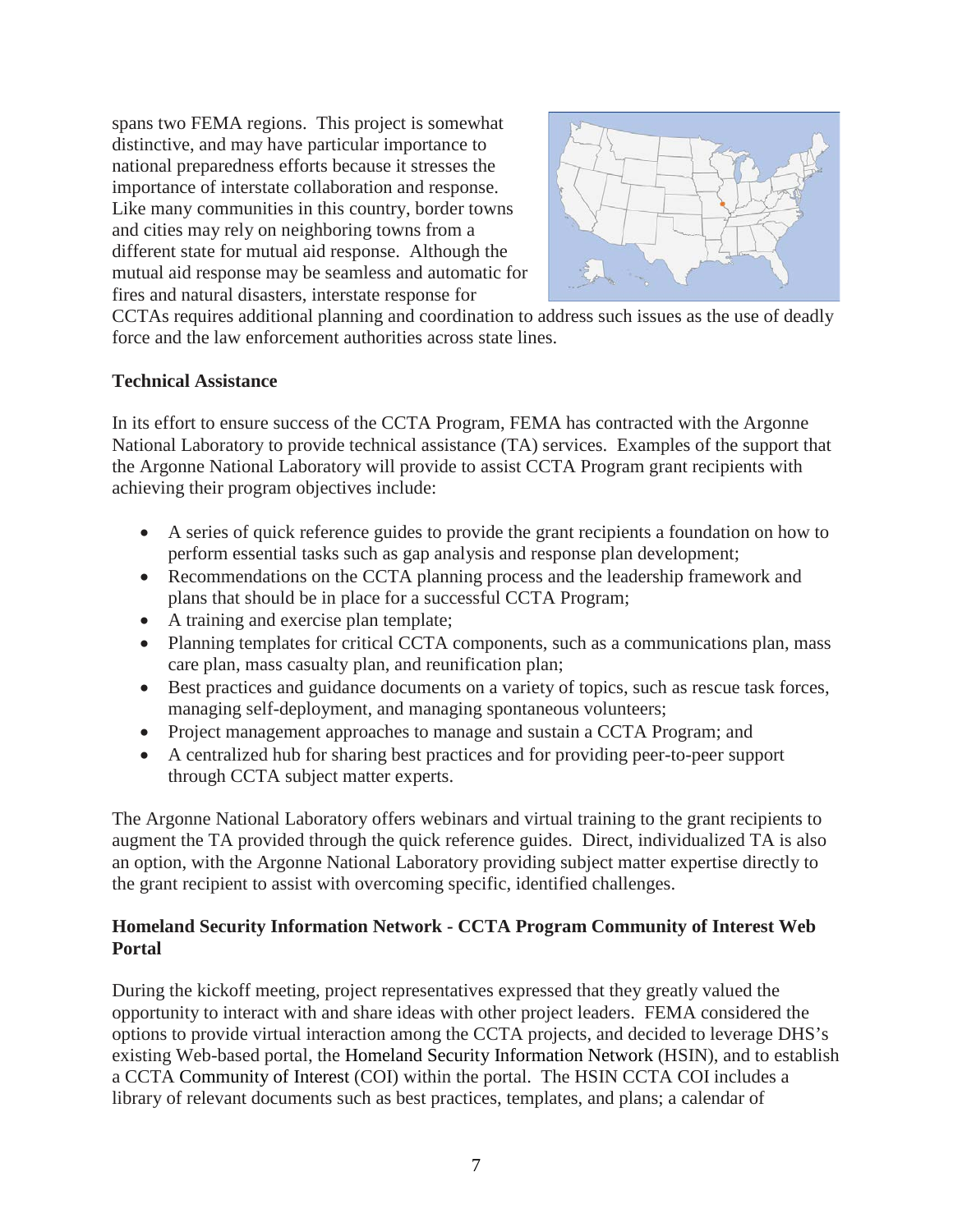significant events; and a message board and collaboration space to allow the recipients and others to communicate and collaborate.

Although the performance data from the individual projects still are forthcoming, FEMA and CCTA grant recipients have demonstrated progress in the first 180 days since award announcement, including:

- Conducted several webinars, providing CCTA grant recipients with instruction on how to complete the work plan, as well as an explanation of the baseline data that are being recorded.
- Held a kickoff meeting, with every grant recipient represented, as well as representatives from the associated FEMA regions and FEMA headquarters.
- Developed the Quarterly Programmatic Performance reporting tool to measure and assess progress and program effectiveness.
- Established the TA program to supplemental recipient needs as grant-funded activities occur.
- Delivered webinars to the grantees outlining the TA products, and explaining the process for requesting and receiving TA.
- Established the HSIN CCTA COI platform for recipients to collaborate and share best practices/lessons learned.
- Delivered webinars to the grantees demonstrating the HSIN portal and the CCTA COI, and explaining the enrollment and approval process.

To optimize communication and information sharing, FEMA scheduled a half-day CCTA Program midyear meeting for July 2018, leveraging the National Homeland Security Conference in New York City, New York. This meeting will ensure a cohesive pathway for grantees and build on their respective collaborative relationships essential to building their whole community preparedness.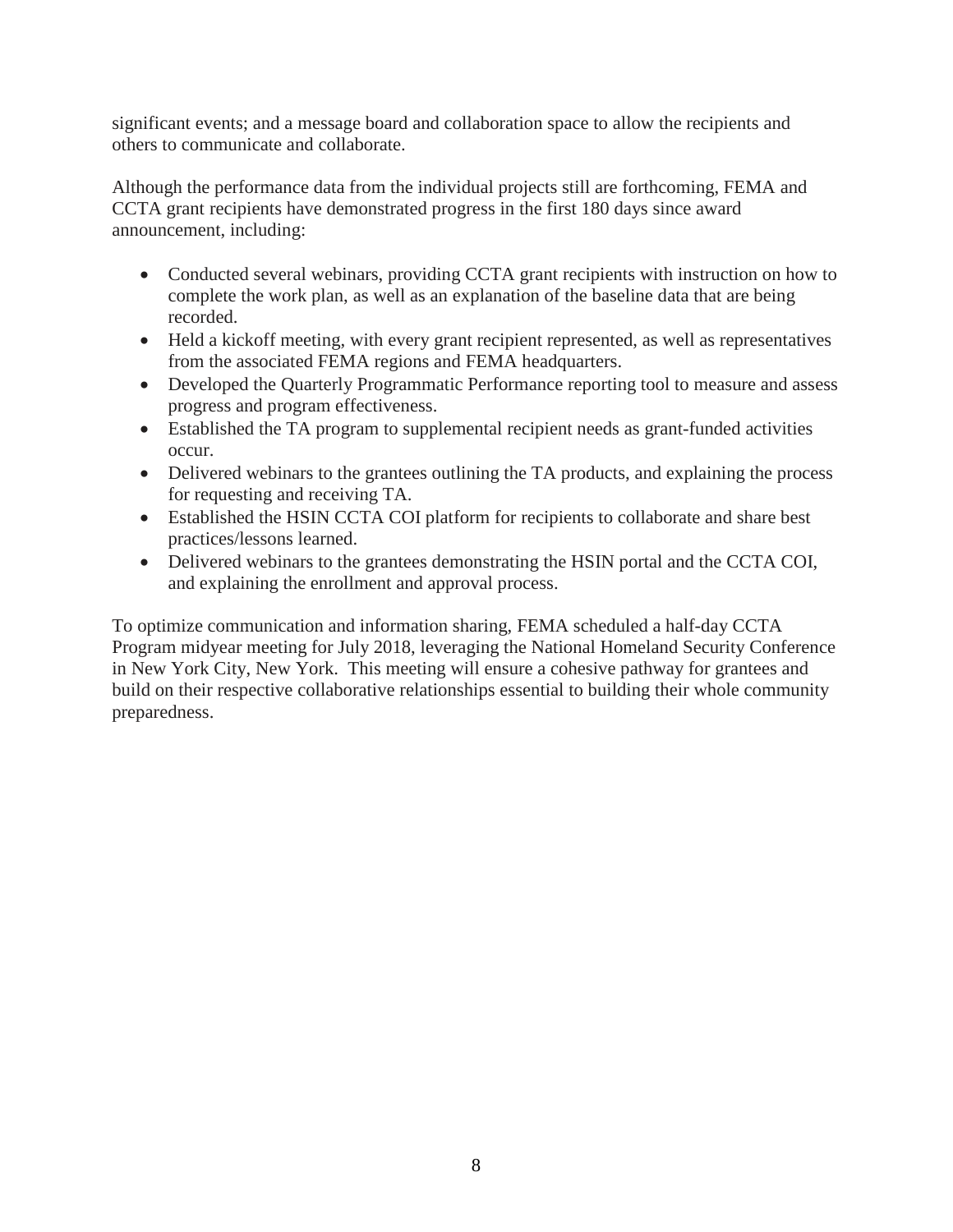## <span id="page-13-0"></span>E. List of CCTA Grant Recipients

| <b>State</b>         | <b>Grant Recipient</b>                                                 | <b>Award</b><br><b>Amount</b> |
|----------------------|------------------------------------------------------------------------|-------------------------------|
| Arizona              | City of Phoenix                                                        | \$1,565,000                   |
| California           | City of Los Angeles Mayor's Office of Public Safety                    |                               |
|                      | San Bernardino County                                                  | \$1,334,751                   |
| District of Columbia | Metropolitan Washington Airports Authority (Washington, D.C./Virginia) | \$595,098                     |
| Florida              | City of Miami                                                          | \$723,260                     |
| Hawaii               | Hawaii Department of Defense                                           | \$492,800                     |
|                      | City of Aurora                                                         | \$1,373,809                   |
| Illinois             | City of Chicago Office of Emergency Management and Communications      | \$699,502                     |
|                      | Illinois Emergency Management Agency                                   | \$1,214,024                   |
| Indiana              | Indiana Department of Homeland Security                                | \$2,024,833                   |
| Maryland             | Maryland Emergency Management Agency                                   | \$2,098,575                   |
|                      | East-West Gateway Council of Governments (Illinois/Missouri)           | \$1,474,716                   |
| Missouri             | Mid-America Regional Council (Kansas/Missouri)                         | \$2,251,502                   |
| New York             | New York State Division of Homeland Security and Emergency Management  | \$1,379,048                   |
|                      | City of Winston-Salem                                                  | \$1,868,050                   |
| North Carolina       | Durham County                                                          | \$931,500                     |
| Ohio                 | Franklin County                                                        | \$829,725                     |
| South Carolina       | South Carolina Law Enforcement Division                                | \$1,530,020                   |
| Tennessee            | <b>Knox County</b>                                                     | \$536,250                     |
|                      | <b>City of Dallas</b>                                                  | \$925,000                     |
|                      | City of Houston                                                        | \$1,759,733                   |
| Texas                | <b>Galveston County</b>                                                | \$976,896                     |
|                      | South East Texas Regional Planning Commission                          | \$1,076,336                   |
|                      | <b>Texas Department of Public Safety</b>                               | \$659,556                     |
| Utah                 | Unified Fire Authority of Greater Salt Lake                            | \$1,043,800                   |
|                      | <b>Arlington County</b>                                                | \$1,244,890                   |
| Virginia             | Virginia Department of Emergency Management                            | \$2,001,568                   |
| Washington           | <b>King County</b>                                                     | \$1,516,723                   |
| Wisconsin            | Wisconsin Emergency Management <sup>1</sup>                            | \$589,810                     |

<span id="page-13-1"></span> $\overline{a}$ <sup>1</sup> The Wisconsin Emergency Management Agency elected to withdraw from the CCTA Program after accepting the grant funding, despite FEMA's efforts to persuade the agency to reconsider.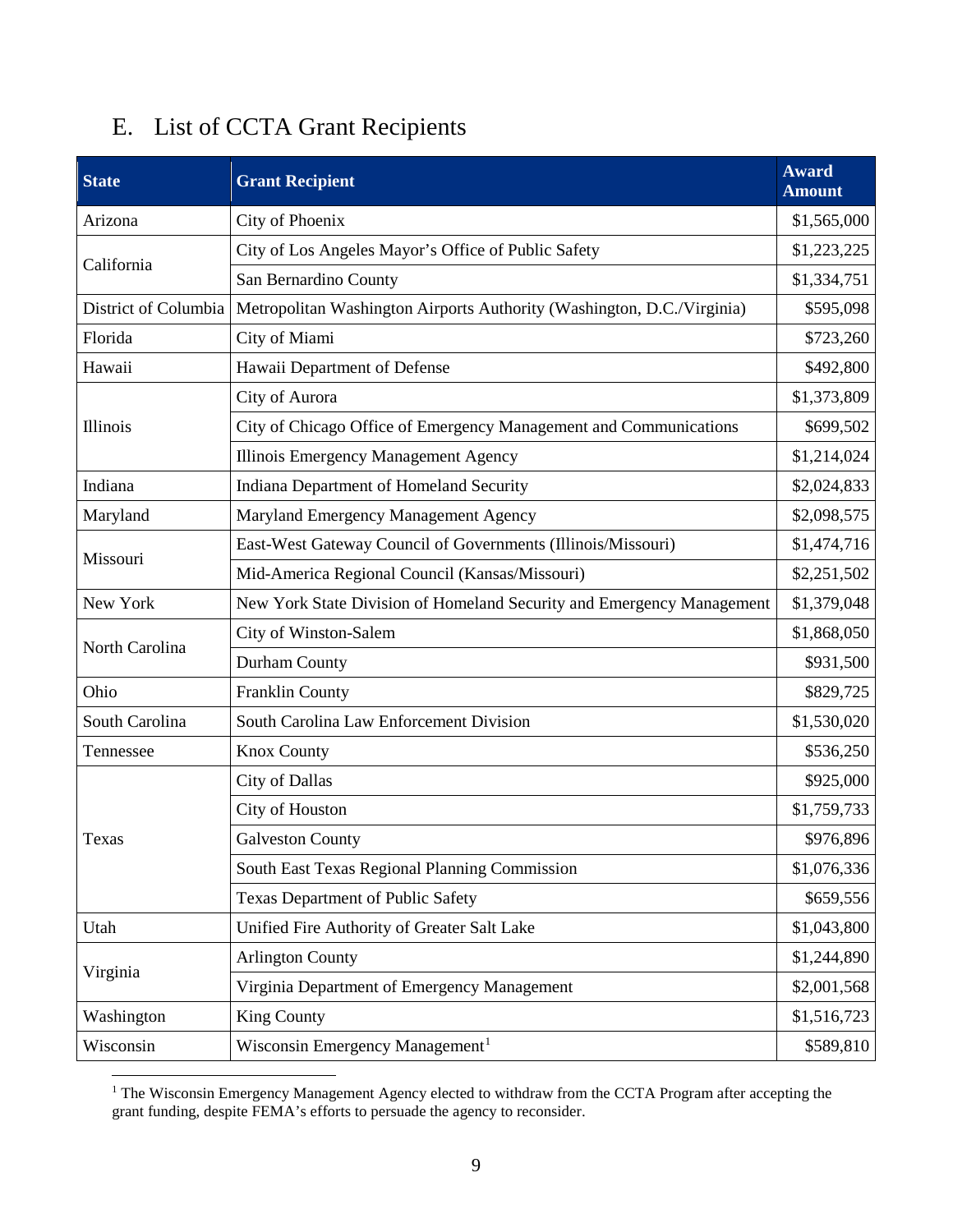## <span id="page-14-0"></span>F. Conclusion

As mentioned earlier, because of the nascent development stage of the program, limited performance data are available, preventing a meaningful analysis of the effectiveness of the individual grant-funded projects. The effectiveness of the FEMA CCTA Program, however, can be assessed by evaluating the process by which performance and expenditure data are being collected, as well as the methodology by which the data will be analyzed. Furthermore, the rigorous grant award selection process ensured that those projects selected for grant funding will advance the CCTA Program's goal of prioritizing innovation and replicability, and ensuring whole community engagement and regional collaboration.

The periodic Threat Hazard Identification Risk Assessment and Stakeholder Preparedness Review processes will provide the evidence of enhanced preparedness in the future. Measurement will be conducted by the extrapolation and replication of the best practices identified by the various projects funded by the CCTA Program, leading to enhanced national preparedness for CCTA.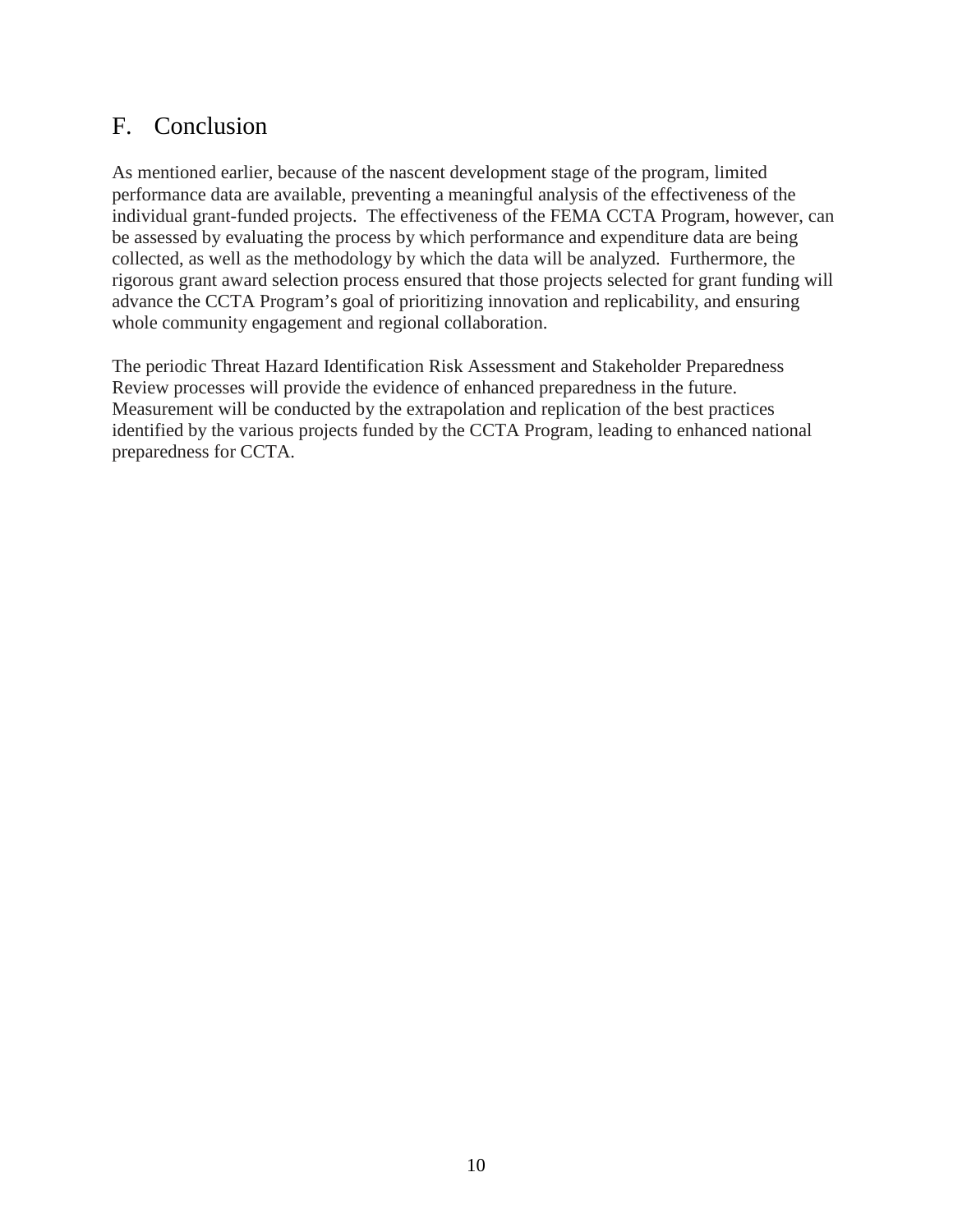# <span id="page-15-0"></span>III. Countering Violent Extremism Grant Program

## <span id="page-15-1"></span>A. Introduction

The Homeland Security Act of 2002 established that one of the primary missions of DHS is to "prevent terrorist attacks within the United States." A key element of that mission is to prevent and intervene in the process of recruitment or radicalization of individuals to violent ideologies. As with many homeland security mission areas, DHS has devoted resources to encourage and support local communities and other elements of the homeland security enterprise in their efforts to prevent terrorism. Partnering with stakeholders and taking countering violent extremism or terrorism prevention<sup>[2](#page-15-3)</sup> activities to scale has been the chief mission of the Office for Community Partnerships (OCP), which has transitioned into the Office of Terrorism Prevention Partnerships (OTPP)<sup>[3](#page-15-4)</sup> within the Office of Partnership and Engagement (OPE).

The FY 2016 Countering Violent Extremism Grant Program (CVEGP) provided an opportunity to implement programs informed by the best, most-recent countering violent extremism (CVE) research. This grant program is unique because of the broad eligibility for all types of key partners and where the funds were dedicated to this mission. DHS recognizes that uniqueness, and is actively monitoring and evaluating the CVEGP projects for promising methodologies and best practices that can be packaged and replicated in other communities, as well as to determine if certain approaches are more or less effective and to establish a baseline of performance measures against which to judge future projects. Additionally, OTPP has provided significant technical assistance to grantees to ensure the greatest level of success in this emerging field. This section summarizes the activity that has taken place in the CVEGP to date, provides a preliminary assessment of the effectiveness of those activities, and provides key findings and trends observed related to these grants.

## <span id="page-15-2"></span>B. Background

In P.L. 114-113, Congress appropriated \$10 million to DHS "for a countering violent extremism (CVE) initiative to help states and local communities prepare for, prevent, and respond to emergent threats from violent extremism," and further directed that "all funds under the CVE initiative shall be provided on a competitive basis directly to states, local governments, tribal governments, nonprofit organizations, or institutions of higher education." DHS OCP and FEMA GPD partnered closely to develop the NOFO utilizing FEMA GPD's expertise in grants

<span id="page-15-3"></span> $\overline{a}$ <sup>2</sup> "Terrorism prevention" is the current term to describe activities employed to render terrorism ineffective as a tactic in the United States by diminishing opportunities for recruitment and inspiration for the support and use of ideologically motivated violence. Previously, many terrorism prevention activities were labeled "countering violent extremism." In this report, CVE will be used when designating the proper term employed to label the CVE Grant Program.

<span id="page-15-4"></span><sup>&</sup>lt;sup>3</sup> The transition from OCP to OTPP was initiated by a November 27, 2017, memo signed by Acting Secretary Elaine Duke. References to "OCP" are included in this report to describe actions prior to November 27, 2017, that are not ongoing and "OTPP" is used for actions after that date. In some places "OTPP" is used for existing activities that are ongoing.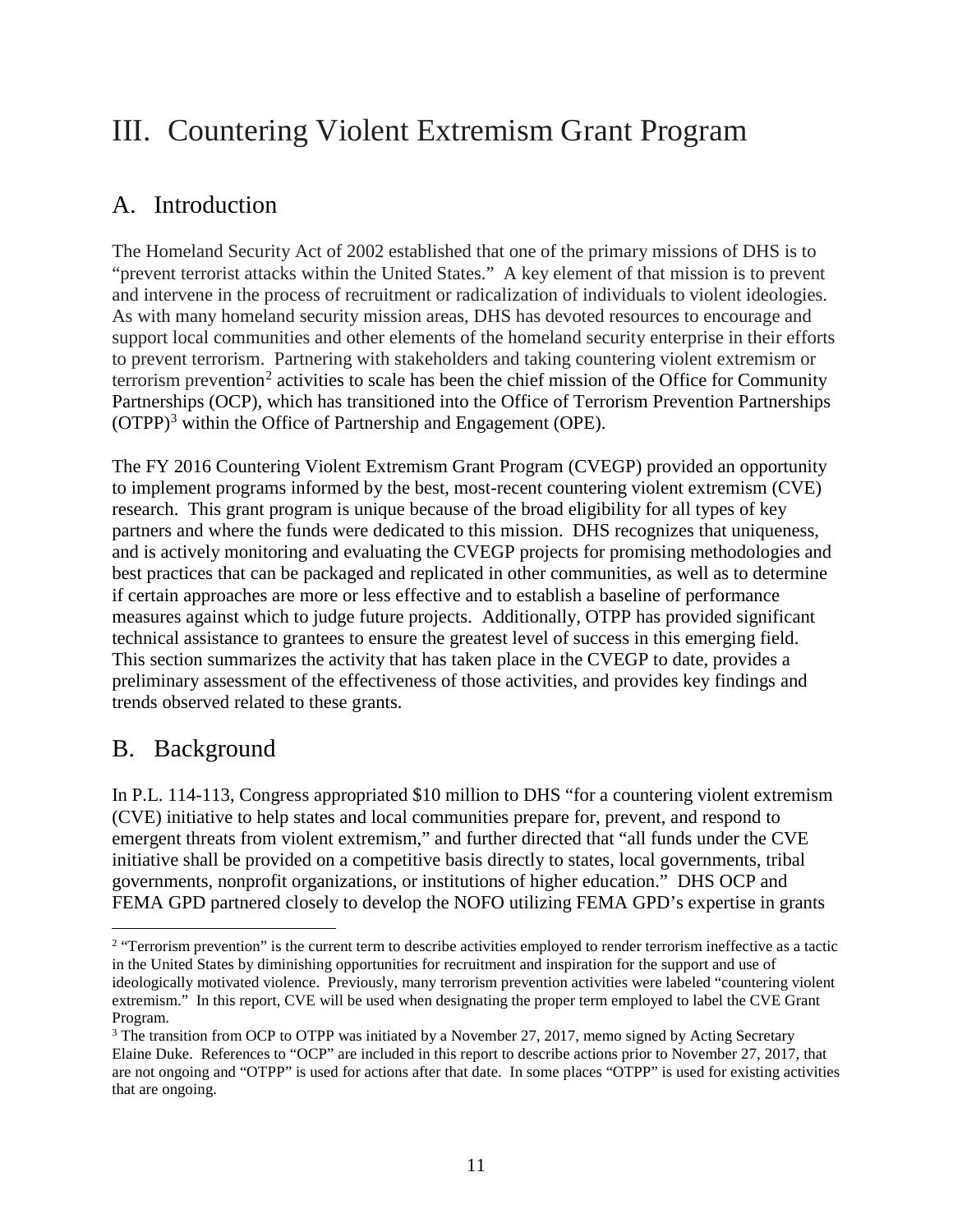administration and OCP's expertise in countering violent extremism. Interest in the grant program was significant. During the application period (July–September 2016), there were more than 700 participants in two webinars that DHS hosted, DHS received more than 600 requests for information, and more than 250 applications were initiated on grants.gov.<sup>[4](#page-16-0)</sup> There were 212 complete applications submitted by the deadline, and 197 applications were deemed eligible in the initial review (including applications from 60 state, local, tribal, or territorial governments; 31 universities; and 106 nonprofit organizations from 42 states, territories, and the District of Columbia). The eligible applications represented more than \$100 million in total requested funding; see figure 1.

| <b>Focus Area</b>           | <b>Funding Requested</b> | $%$ Funding | Applications   | % Applications |
|-----------------------------|--------------------------|-------------|----------------|----------------|
| 1 Developing resilience     | \$20,293,370             | 20%         | 50             | 25%            |
| 2 Training and Engagement   | \$20,248,983             | 20%         | 57             | 29%            |
| 3 Managing Interventions    | \$5,489,359              | 5%          | 13             | 7%             |
| 4 Challenging the Narrative | \$36,786,181             | 37%         | 55             | 28%            |
| 5 Building Capacity         | \$14,978,105             | 15%         | 20             | 10%            |
| 6 Hybrid                    | \$2,737,256              | 3%          | $\overline{2}$ | 1%             |
| Total                       | \$100,533,255            | 100%        | 197            | 100%           |

Fig. 1 Applications by focus area and funds requested.

\* Total is off because of rounding.

Four subject matter experts, including one nongovernmental peer reviewer, scored each eligible application on seven criteria and sub-criteria. A panel then reviewed the top scoring applications in each focus area and made funding recommendations on the basis of four additional criteria in the NOFO:

- 1. maximizing the total impact of the available funding,
- 2. meeting funding targets by focus area,
- 3. ensuring geographic diversity of the communities where activities will be focused, and
- 4. ensuring diversity among the eligible applicant types.

The panel made recommendations to the director of OCP and assistant administrator of FEMA GPD. The nonprofit organizations recommended to the Secretary for approval then underwent a security review.<sup>[5](#page-16-1)</sup> In June 2017, Secretary Kelly approved funding for 26 projects.

Award offers were made in July, and the period of performance began on August 1, 2017, and will conclude on July 31, 2019. Grant recipients submit financial and programmatic reports

<span id="page-16-0"></span><sup>&</sup>lt;sup>4</sup> https://www.dhs.gov/publication/cve-grant-webinars

<span id="page-16-1"></span> $5$  Details of the Security Review can be found here: [https://www.dhs.gov/publication/dhsallpia-057-countering](https://www.dhs.gov/publication/dhsallpia-057-countering-violent-extremism-grant-program)[violent-extremism-grant-program.](https://www.dhs.gov/publication/dhsallpia-057-countering-violent-extremism-grant-program)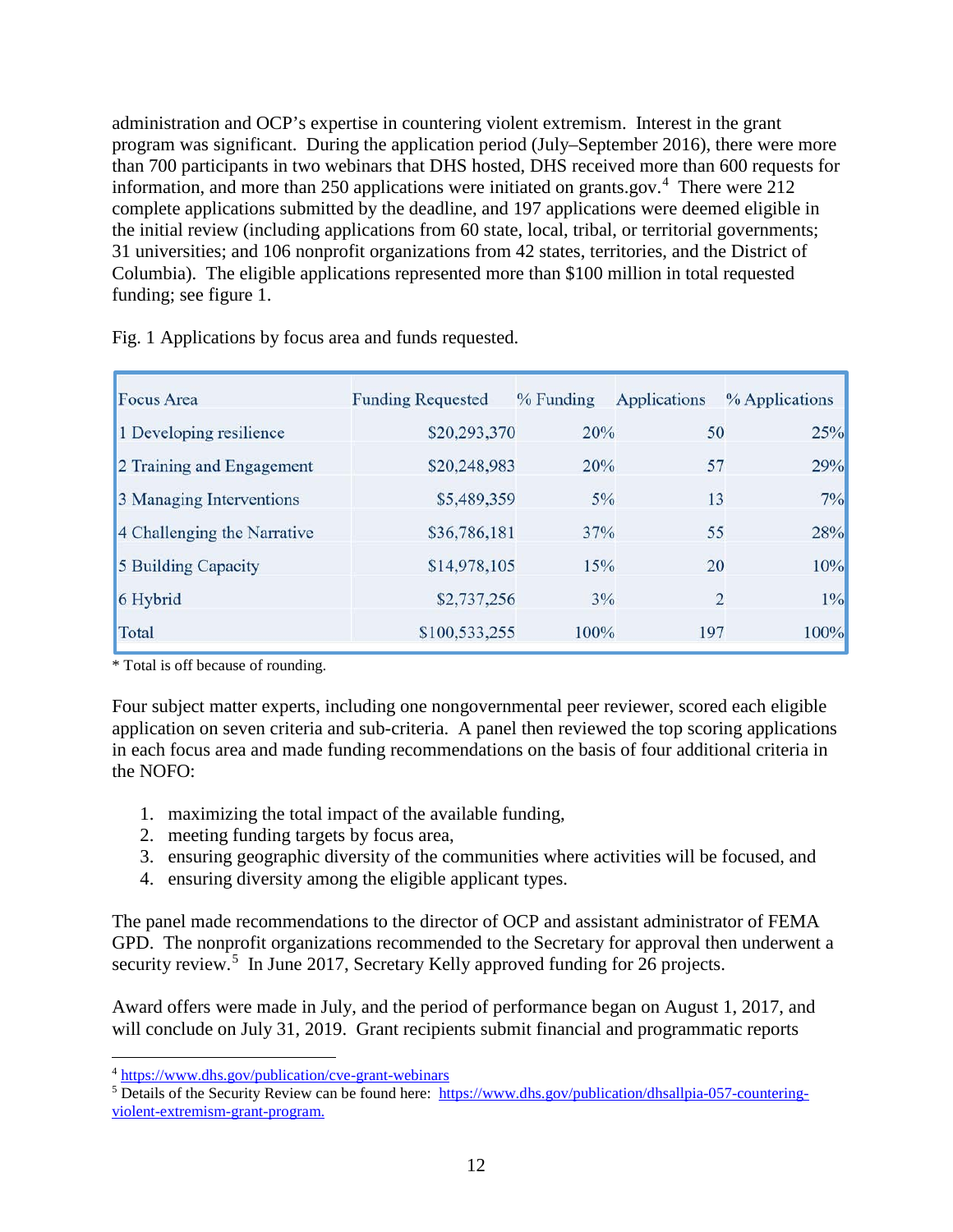quarterly. DHS currently has received two rounds of reports covering August–December 2017. See the reporting schedule as announced in the NOFO in Figure 2. Following awards by FEMA, monitoring and oversight are split between FEMA GPD, which will conduct financial monitoring, and OTPP, which will conduct programmatic monitoring.

| $\frac{1}{2}$ $\frac{1}{2}$ $\frac{1}{2}$ $\frac{1}{2}$ $\frac{1}{2}$ $\frac{1}{2}$ $\frac{1}{2}$ $\frac{1}{2}$ $\frac{1}{2}$ $\frac{1}{2}$ $\frac{1}{2}$ $\frac{1}{2}$ $\frac{1}{2}$ $\frac{1}{2}$ $\frac{1}{2}$ $\frac{1}{2}$ $\frac{1}{2}$ $\frac{1}{2}$ $\frac{1}{2}$ $\frac{1}{2}$ $\frac{1}{2}$ $\frac{1}{2}$<br><b>Reporting Period</b> | <b>Report Due Date</b> |
|------------------------------------------------------------------------------------------------------------------------------------------------------------------------------------------------------------------------------------------------------------------------------------------------------------------------------------------------|------------------------|
| October $1 -$ December 31                                                                                                                                                                                                                                                                                                                      | January 30             |
| January $1 - March 31$                                                                                                                                                                                                                                                                                                                         | April 30               |
| April $1 -$ June 30                                                                                                                                                                                                                                                                                                                            | July 30                |
| July $1 -$ September 30                                                                                                                                                                                                                                                                                                                        | October 30             |

Fig. 2 Reporting Schedule for CVEGP

## <span id="page-17-0"></span>C. CVEGP Activities

Even prior to the award offers being made and accepted, OCP began to take a number of measures to help grant recipients to achieve high-quality project delivery. While a final determination on recipients was being made, OCP began analysis of submitted applications likely to be selected for funding to support OCP's performance management and project execution. OCP/OTPP also provided extensive technical assistance to the recipients following award.

#### <span id="page-17-1"></span>**1. Grant Program Performance Management**

OTPP's performance measurement involves regular monitoring and reporting of individual grantees' project accomplishments and progress against set goals. Implicit in this approach is the notion of performance management, in which grantees' project data are used actively to improve project efficiency and results. OTPP's management of performance measures focuses on grantees' implementation of planned services and activities, associated products, and the results of delivered products.

As an initial step, OTPP translated the goals of the CVE Grant Program into specific project performance measures. These performance measures addressed how each individual project achieves its specified objectives, expressed in measurable performance standards. Specifically OTPP is engaged in measuring:

• **Process implementation:** Mapping the type of program services and activities being conducted to ensure fidelity between grantees' plans and activities. CVE grantees will provide a variety of services including, but not limited to, training sessions, Web site development, or community engagement events. Some grantees may provide one or multiple services. OTPP has worked with grantees to produce logic models that will allow OTPP to better monitor the services delivered, when, by whom, and how.<sup>[6](#page-17-2)</sup>

<span id="page-17-2"></span> $\overline{a}$ <sup>6</sup> A logic model is a tool used by funders, managers, and evaluators of programs to evaluate the effectiveness of a program. Logic models are usually a graphical depiction of the logical relationships between the resources, activities, outputs, and outcomes of a program. Although there are many ways in which logic models can be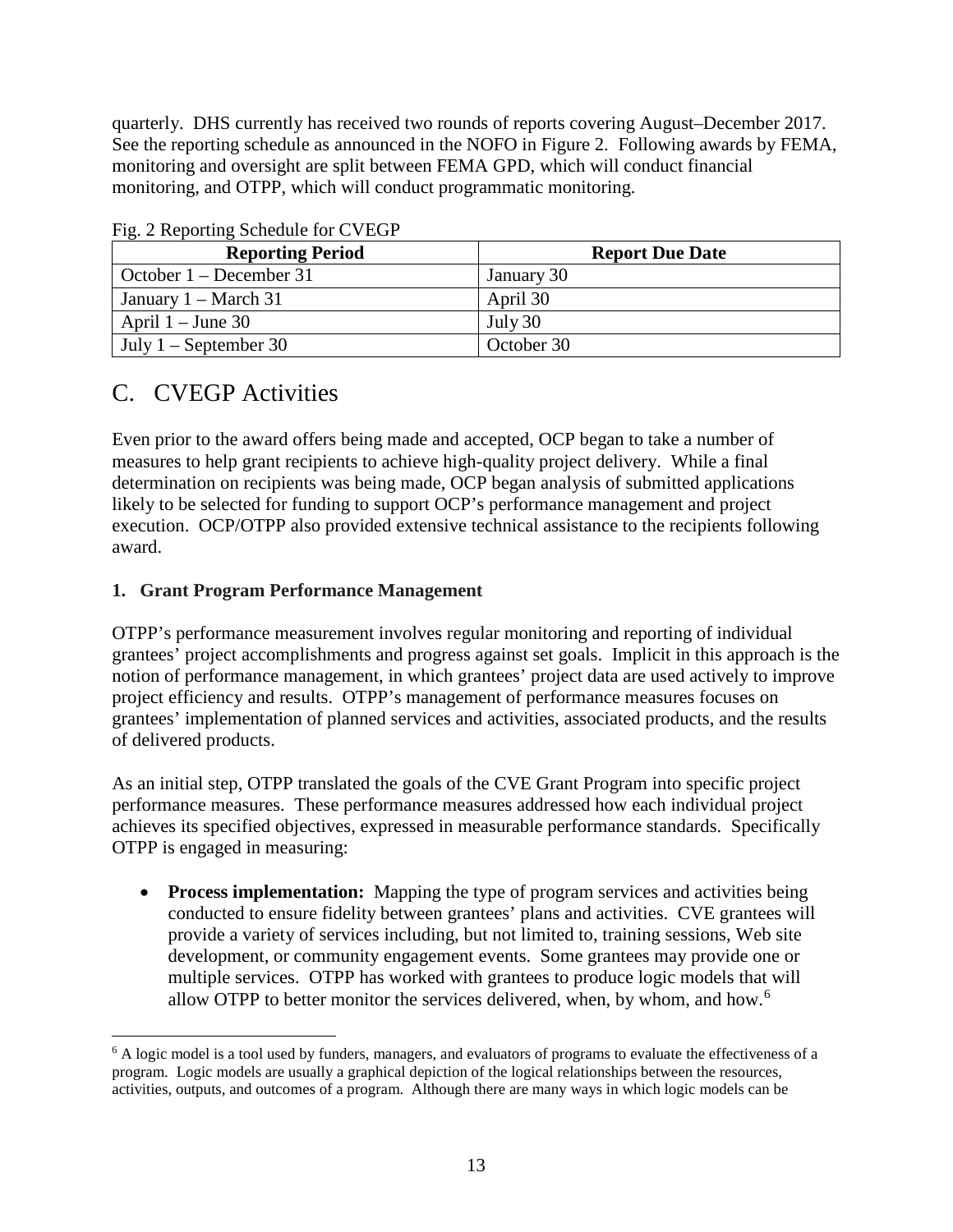- **Outputs:** Quantifies the amount of products and services that grantees deliver. Examples of outputs include newsletters focused on terrorism prevention; catalogs of social, mental health, and other services available in their community; referrals for use of services; training manuals on terrorism prevention; and a Web site dedicated to terrorism prevention in Arabic and English. OTPP monitors the number, amount, and frequency of training sessions, newsletters developed (and content), and public engagements (roundtables) on terrorism prevention. Outputs allow OTPP to measure progress against the process implementation measures and the impact of the award.
- **Outcomes:** The results of the delivered products and services among program participants and, where applicable, the broader community. Put simply, these measures answer the "so what" question, measuring the impact that a project has had in the end. For example, audiences of projects focused on community outreach events are expected to show results of increased awareness of radicalization, and participants of projects focused on recruitment signs and youth leadership should be engaged more actively in community civic efforts. OTPP will receive information on changes in knowledge, attitudes, and behaviors among participants of grantees' activities, and use this information to produce a robust discussion of the potential impact of promising programs in terrorism prevention. Grantees will collect data on their activities through a variety of evaluation methods including: surveys, focus groups, qualitative assessments, and participation/engagement levels.

OTPP is engaged in supportive management and technical assistance to grantees. OTPP informs grantees about the purpose of selected measurable performance standards and how the information on their project will be used. Additionally, OTPP discusses with and explains in detail to grantees the instructions, definitions, and examples on measures used to assess their project performance; these discussions also include privacy considerations (exclusion of personal identifiable information) in their reports.

#### <span id="page-18-0"></span>**2. Performance Measurement Tools**

A main tool for the CVE grant program performance measurement is the Project Implementation and Evaluation Plan (PIEP), designed to capture individual grantee program information in a logical and efficient manner. OTPP worked with grantees to develop their PIEPs prior to receiving access to their grant funds. See Figure 3 for the PIEP template used.

The PIEP was designed to be a useful tool for grantees to:

- *Delineate planned services and activities*: Grantees outlined main activities to be accomplished, specifying parties involved, timeframes, and needed resources (personnel, equipment, and meeting space).
- *Set program deliveries or outputs*: Output information or direct products from services and activities to be met were identified.

 $\overline{a}$ presented, the underlying purpose of constructing a logic model is to assess the relationships between the elements of the overall program.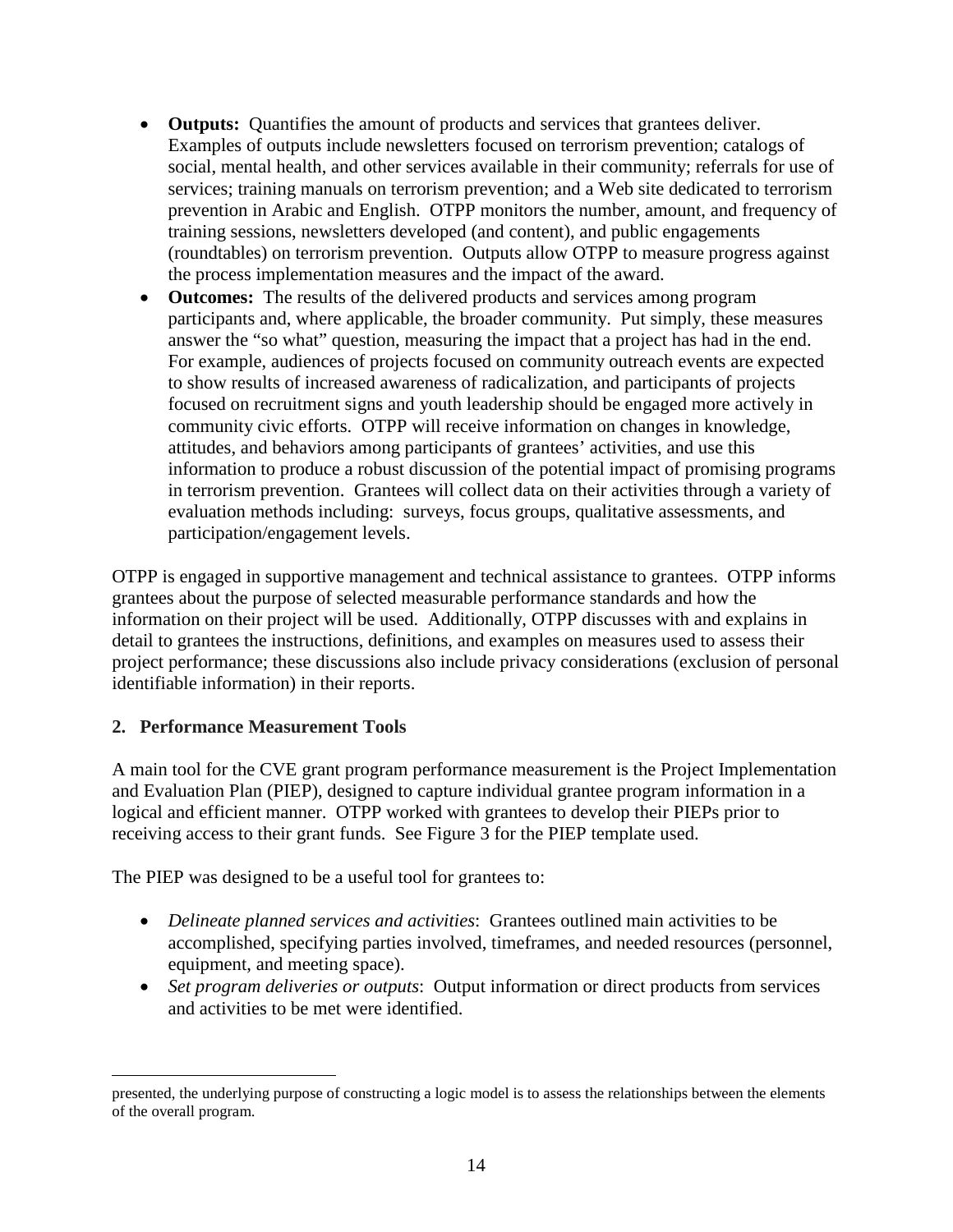- *Manage project operations*: Activities and outputs to be met will help grantees put in action needed steps to move forward, effectively tracking progress against their set outputs and deadlines.
- *Prepare progress reports*: PIEP content and ongoing updates on program operations would be the main source of information and topics addressed in the required quarterly progress reports.
- *Set results with program participants or outcomes*: Grantees identified indicators of what effects the project services delivered will have on their participants and how they planned to gather that information.

#### **Fig. 3 PIEP template used by CVE Grant Program Grantees**

| <b>Project Goal Statement:</b>                                                                                                                                                                                             |                                      |                                                                                                                                                               |                               |                                                                     |  |
|----------------------------------------------------------------------------------------------------------------------------------------------------------------------------------------------------------------------------|--------------------------------------|---------------------------------------------------------------------------------------------------------------------------------------------------------------|-------------------------------|---------------------------------------------------------------------|--|
| <b>Target Population:</b>                                                                                                                                                                                                  |                                      |                                                                                                                                                               |                               |                                                                     |  |
| <b>OUTCOME 1:</b>                                                                                                                                                                                                          |                                      |                                                                                                                                                               |                               |                                                                     |  |
|                                                                                                                                                                                                                            | <b>OUTCOME 1 IMPLEMENTATION PLAN</b> |                                                                                                                                                               |                               |                                                                     |  |
| <b>Activity</b>                                                                                                                                                                                                            | <b>Inputs/Resources</b>              | <b>Time Frame</b>                                                                                                                                             | Anticipated<br><b>Outputs</b> | <b>Progress Reporting</b><br>(Complete for Progress Report<br>Only) |  |
|                                                                                                                                                                                                                            |                                      |                                                                                                                                                               |                               |                                                                     |  |
| <b>OUTCOME 1 EVALUATION PLAN</b>                                                                                                                                                                                           |                                      |                                                                                                                                                               |                               |                                                                     |  |
|                                                                                                                                                                                                                            | <b>Outcome Indicator(s)</b>          | <b>Data Collection Method</b><br>and Timeframe                                                                                                                |                               | <b>Evaluation Results</b><br>(Complete for Progress Report<br>Only) |  |
|                                                                                                                                                                                                                            |                                      |                                                                                                                                                               |                               |                                                                     |  |
| Appendix A: Risk Management Plan                                                                                                                                                                                           |                                      |                                                                                                                                                               |                               |                                                                     |  |
| <b>Risk Analysis</b><br><b>Likelihood of Risk</b><br><b>Risk</b><br>(brief assessment of the impact that<br>Occurring<br><b>Identified</b><br>the identified risk could/would have<br>(low/medium/high)<br>on the project) |                                      | <b>Risk Management Plan</b><br>(plan to minimize the impact that the<br>risk presents to the project and<br>adjustments to be made if the risk<br>transpires) |                               |                                                                     |  |
|                                                                                                                                                                                                                            |                                      |                                                                                                                                                               |                               |                                                                     |  |

A second tool that OTPP developed is an output database. In order to better document grantees' service provision and to identify promising practices, OTPP has instructed grantees to provide more specific information on their projects' outputs, including dates when the service/activity was provided, the estimated number of participants, and the estimated percentage of the type of participants (see Figure 5) who attended. Likewise, grantees provide more detailed information on the partnerships developed for their projects. This information will help OTPP to summarize strategies that may facilitate future program implementation and partnership development, while avoiding potential mistakes.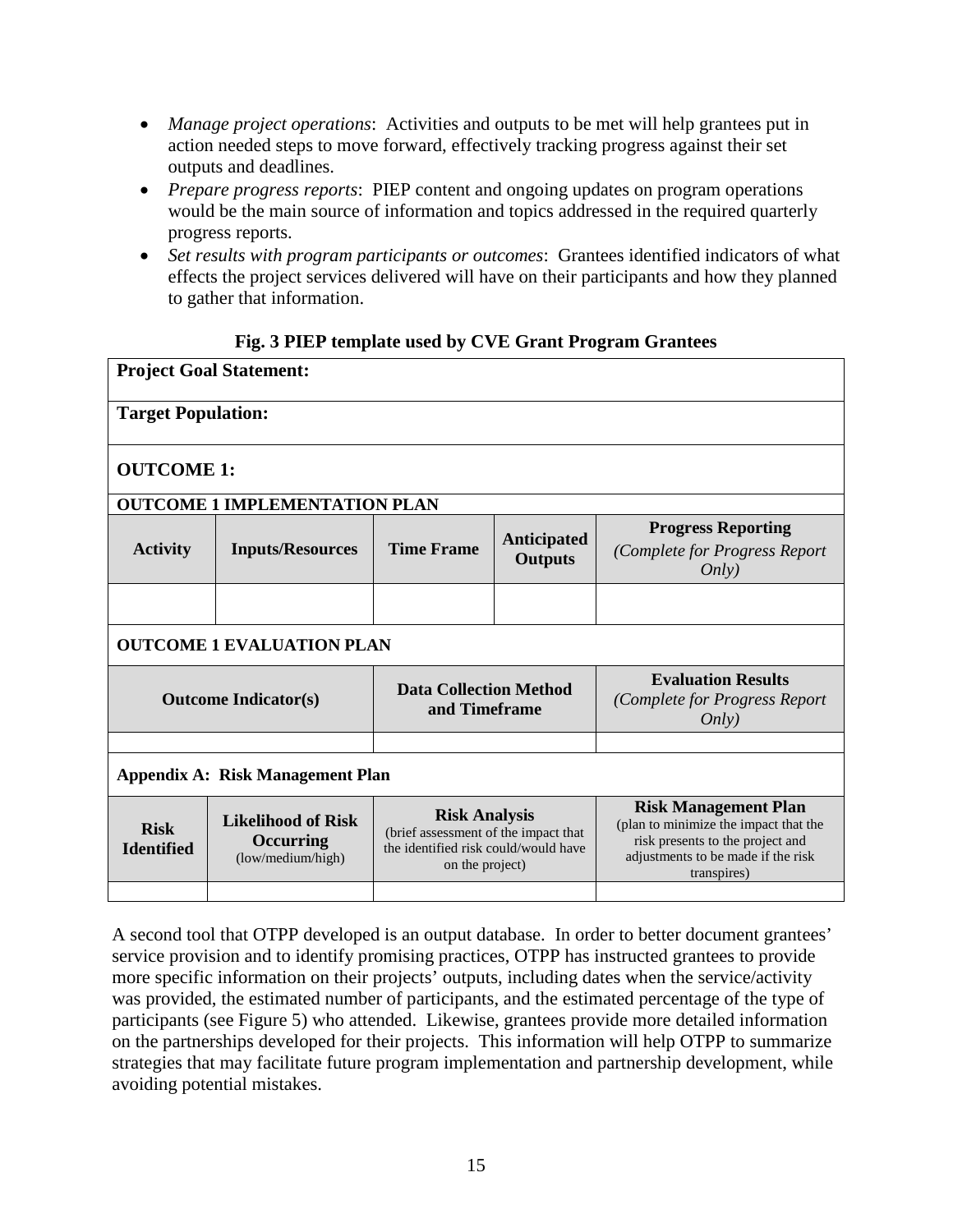#### <span id="page-20-0"></span>**3. CVE Program Outcomes and Future Replication**

Throughout the period of performance and with a final assessment of the final progress reports submitted following the end of the period of performance, OTPP expects to maintain a series of promising practices implemented by the CVEGP projects. These promising practices, models, and training materials will be cataloged and packaged in an accessible manner for replication by OTPP's partners, all grantees, and terrorism prevention practitioners and researchers. OTPP will assist replication with technical assistance and other resources, as available, to ensure that the successful work of the CVEGP can be continued. Additionally, the projects themselves and any replication has three intended long-term outcomes:

- Increased community resilience through strengthened adaptive social capabilities (i.e., social capital, community competence, information, and communication).
- Increased likelihood of referral or self-referral to community-based intervention options (i.e., those who need help or receive help prior to engaging in chargeable criminal conduct).
- Deradicalization of at-risk or disengaged individuals to reduce the likelihood of violence to advance social, political, or otherwise ideological agendas.

Each outcome is broken down into three to four mid-term outcomes, and one to five short-term outcomes. OTPP will assess these outcomes utilizing a number of indicators. Currently, there are 37 indicators proposed to support the analysis of achieving the outcome; however, several factors may limit the reporting on all of the 37 indicators. For example, not all projects include budgets for all the data collections that OTPP identified would be beneficial, the project beneficiaries may decline to take the surveys or participate in focus groups, or the size and quality of collected data may be insufficient to draw a significant conclusion. A small number of indicators have been collected to date, but are not substantial enough to draw any conclusions.

OTPP has worked closely with the DHS Science and Technology (S&T) Directorate, a key member of the DHS Terrorism Prevention Working Group since its inception, to learn from its significant terrorism prevention research. OTPP and S&T have developed a plan for independent evaluation of a representative sample of the grant projects. The evaluations will begin while the projects are ongoing, and the evaluation work will continue for a period of time following the conclusion of the period of performance, which will facilitate an investigation of lasting or follow-on impacts of the projects. Reports and other products will be available from the evaluators at varying intervals to be determined depending on the specific projects. OTPP monitoring projects in real time to determine promising practices and challenges to the various approaches being implemented.

#### <span id="page-20-1"></span>**4. Technical Assistance**

Since the inception of the CVEGP, OTPP has engaged in significant technical assistance to its grantees to ensure that projects began quickly and correctly. For example, the PIEP template and guidance was designed to help capture the project activities and outcomes in a uniform, logical way. In working with grantees to complete their individual PIEPs, OTPP staff assisted grantees in developing outcomes that mapped to the intended outcomes of the overall program. In part,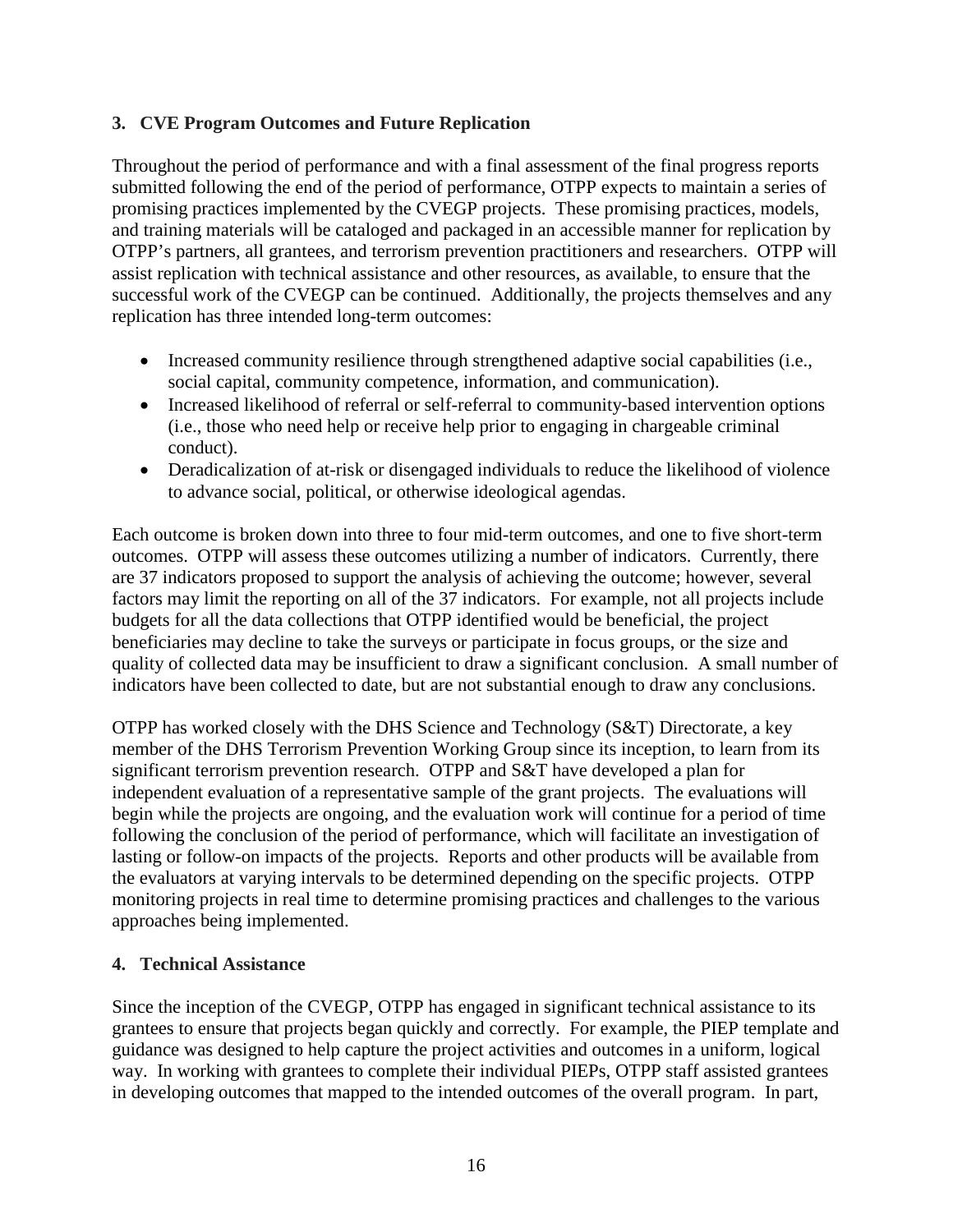this assistance helped to inform improvements to the program outcomes versus what was published in the NOFO and to be reflective of the contributions of the actual awarded projects rather than the universe of project types that could have been awarded under the NOFO.

Another example is the digital marketing academy for grantees. OTPP contract staff joined OTPP and staff from the federal interagency CVE Task Force to develop and launch the Digital Marketing Academy for Terrorism Prevention, a series of six Webinars aimed at improving the digital marketing skills of terrorism prevention practitioners. It was piloted for the CVE Grant Program recipients, and it was particularly useful for those projects outside of the challenging narrative focus area (which would have digital marketing expertise as part of the project team's expertise). The complete recordings and slides from the Webinars are archived online (password protected) for recipients and their partners to access at later times. The following is the listing of Webinar topics:

- Measuring the Effectiveness of Digital CVE Campaigns with Analytics
- How to Attribute Online and Offline CVE Campaigns
- Clearly Define Your Target Audience
- Content and Email Marketing
- Owned, Paid, and Earned Media (Part 1)
- Owned, Paid, and Earned Media (Part 2)

Third, OTPP hosted a separate Webinar for grantees that was aimed at coordination and collaboration of terrorism prevention training materials. The Webinar was intended mainly to brief recipients on existing and planned terrorism prevention training products. The Webinar also resulted in ongoing collaboration between several law enforcement recipients and the Civil Rights and Civil Liberties Institute, the DHS Office for Civil Rights and Civil Liberties' training section. One concrete outcome of this Webinar and partnership was a recent trial of the trainthe-instructor program of the Law Enforcement Awareness Briefing at the Denver Police Department (a CVEGP grantee) as part of the police department's efforts to bring its trainers up to speed and to accomplish the officer training portion of the project. Ongoing collaboration on training involves approval of grantee training products and avoiding duplication of materials developed.

#### <span id="page-21-0"></span>**5. Partnerships**

OTPP is a hub for partnering grant recipients with potential partners or encouraging additional partners. CVE Grant Program recipients routinely are invited to conferences to discuss their projects and to network with other practitioners. Creating meaningful partnerships is a key function of OTPP, and maintaining an active cadre of stakeholders will facilitate replicating best/promising practices.

#### <span id="page-21-1"></span>**6. Legal and Policy Support**

Various novel legal and policy matters have arisen in implementing the grant projects, given the unique set of activities funded. OTPP works closely with FEMA GPD, FEMA's Office of Chief Counsel, and the DHS Office of the General Counsel to resolve issues as they arise. A chief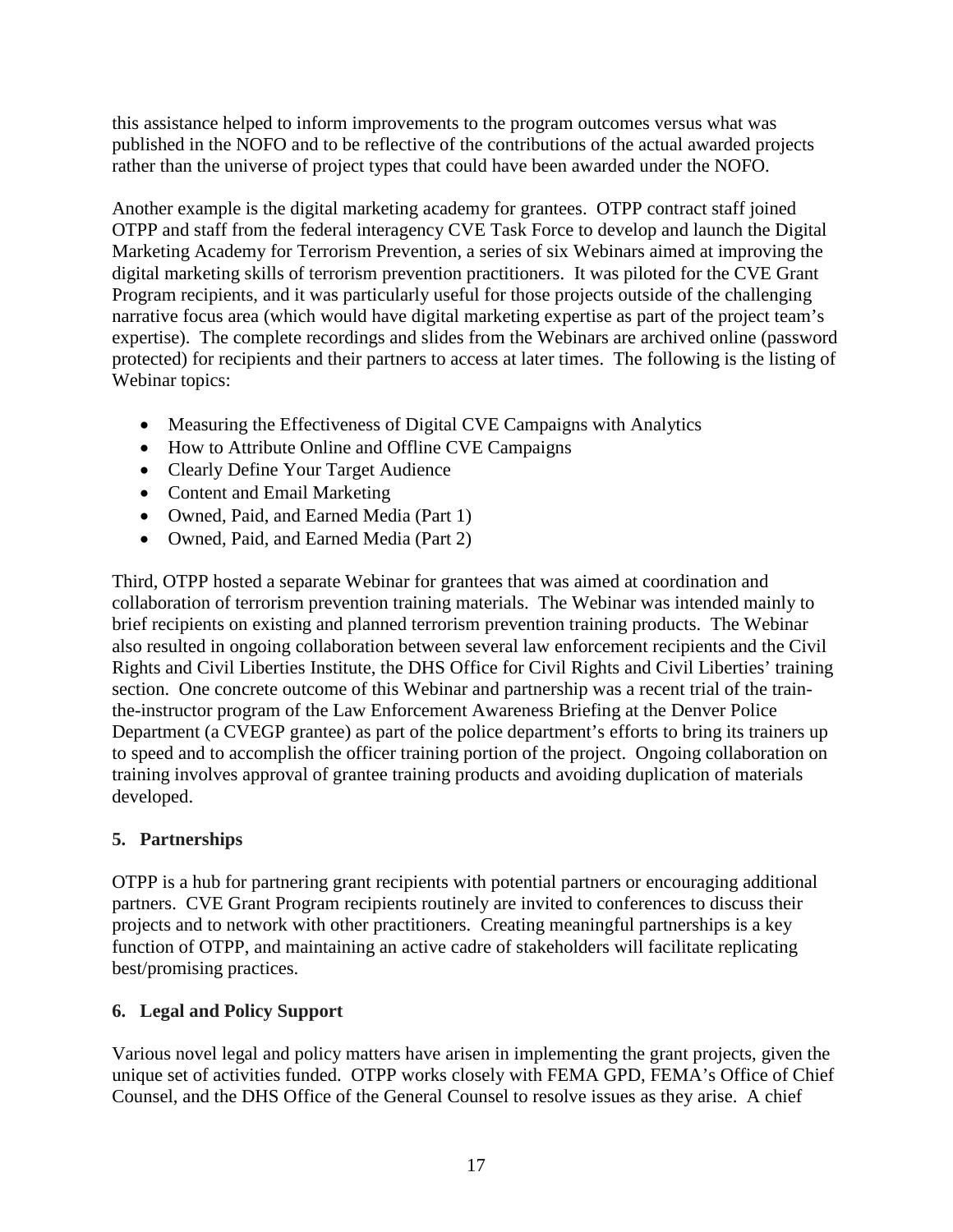element has been a concern over the collection of personal information by grant project beneficiaries/participants. DHS is not able to collect and does not intend to seek the authority to collect the personally identifiable information (PII) of beneficiaries of CVE Grant Program activities. In order to have the maximum benefit of these projects, it is important that individuals believe that when they receive services or participate in activities aimed toward preventing violent extremism prior to the commission of a crime, they are not subject to any federal determination of a criminal, civil, or administrative nature as a result of their voluntary involvement in these activities. The clearest way to demonstrate this is not to collect the PII of these individuals in the first place. DHS is barred from collecting such information by the Privacy Act of 1974 and has no intention of seeking to change that. This program encourages projects and their partners to report potential criminal activity to law enforcement, and supports many activities aimed at building trust between communities and law enforcement.

## <span id="page-22-0"></span>D. Project Accomplishments to Date

#### <span id="page-22-1"></span>**1. Outputs**

Project outputs are measurable indicators of project activity by grantees. Although not as many conclusions can be drawn from outputs as can be drawn from the outcomes/outcome indicators, outputs are noteworthy in that they show who is doing the project, where, and what the project is doing. They also are more readily available, particularly early in the project, than outcome indicator data. In the first two quarters of the period of performance (August 1–December 31, 2017), grant projects had 94 CVEGP outputs and grantees interacted in person with more than 3,100 participants; see Figure 4 for a breakdown of outputs and Figure 5 for a breakdown of participants by type. Virtually, on websites and in social media, grantee messages were displayed or interacted with nearly **600,000** times through the end of the second quarter.[7](#page-22-2)

<span id="page-22-2"></span> $\overline{a}$  $^7$  Traditional media reach statistics are harder to determine, but the use of monthly readership, ratings, etc., suggest significant coverage as well.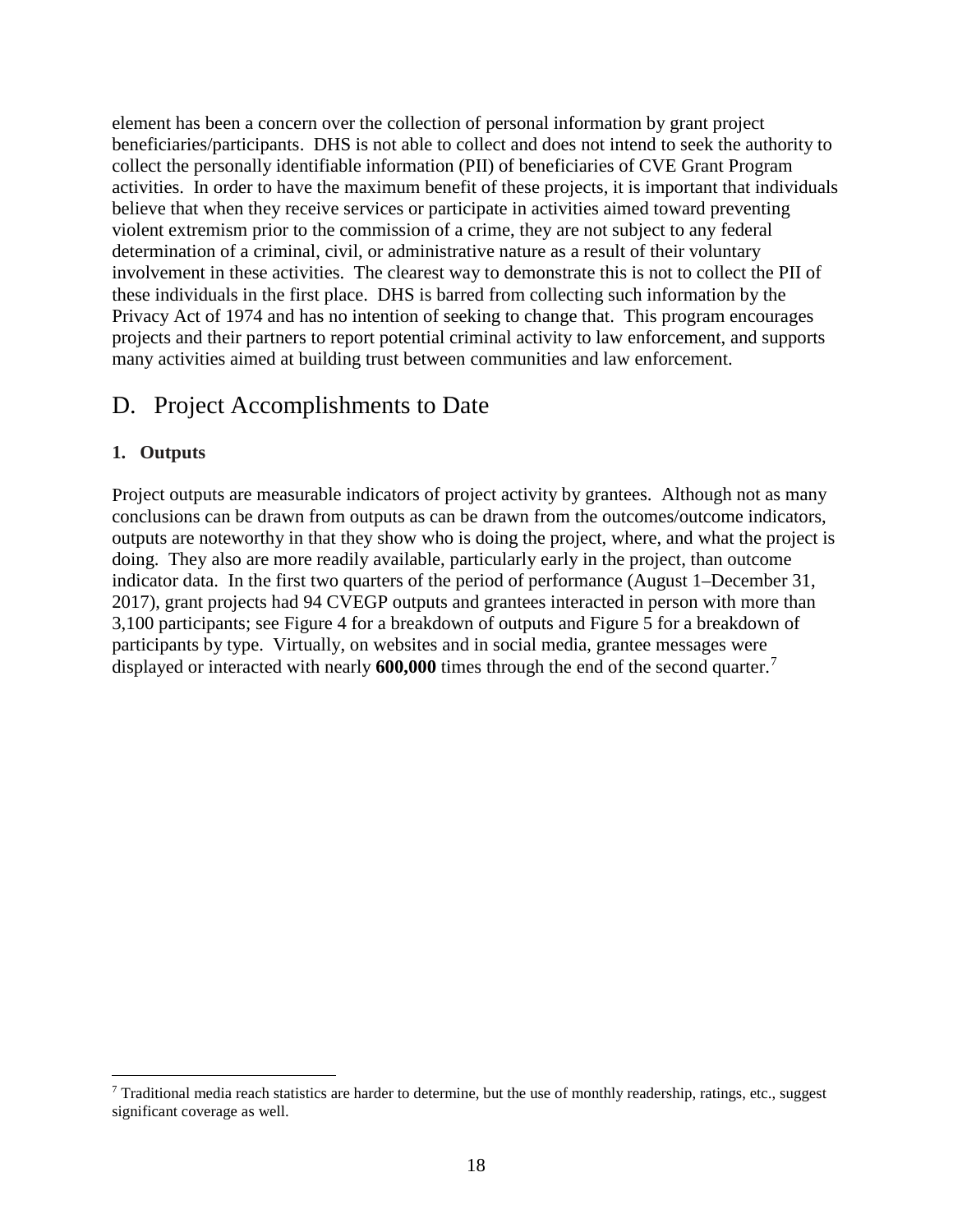## **Fig. 4 CVEGP Outputs by Type**

| Community Outreach or Engagement                                       | 21 |
|------------------------------------------------------------------------|----|
| Education/Training/Skill Development/Workshop                          | 18 |
| Convening of Advisory Group/Community Coalition/Subject Matter Experts | 17 |
| <b>Training Curriculum</b>                                             | 11 |
| <b>Mentoring Session</b>                                               |    |
| Train-the-Trainer                                                      |    |
| Symposium/Conference                                                   |    |
| Recreation/Sports/Cultural Event                                       |    |
| Other Event (Specify)                                                  | 3  |
| <b>Website Content</b>                                                 | 3  |
| Other Material (specify)                                               | 3  |
| <b>Outreach Materials</b>                                              |    |
| Total                                                                  | 94 |

### **Fig. 5 CVEGP Output Participants by Type**

| <b>General Community Audience</b>                          | 607            |
|------------------------------------------------------------|----------------|
| Young Adult/Student                                        | 565            |
| Police/Law Enforcement                                     | 548            |
| Parent of Youth or Young Adult (Ages 12–26)                | 251            |
| <b>Social Service Providers</b>                            | 237            |
| Individuals Affected by Terrorism                          | 167            |
| Government Representatives (Local, State, Federal, Tribal) | 137            |
| Mental/Behavioral Health Providers                         | 97             |
| Faith Leaders/Religious leaders                            | 88             |
| <b>Other Participants</b>                                  | 86             |
| Teachers/School Staff/Educators                            | 76             |
| <b>Business Owners/Entrepreneurs</b>                       | 61             |
| <b>Other Service Providers</b>                             | 50             |
| <b>Youth Workers</b>                                       | 42             |
| <b>Public Health Professionals</b>                         | 42             |
| <b>Community Organization Representative</b>               | 24             |
| Volunteers                                                 | 21             |
| Other Frontline Workers (nongovernment)                    | 18             |
| Activists/Advocates                                        | 14             |
| Other Frontline Workers (government)                       | $\overline{2}$ |
| <b>Total</b>                                               | 3,133          |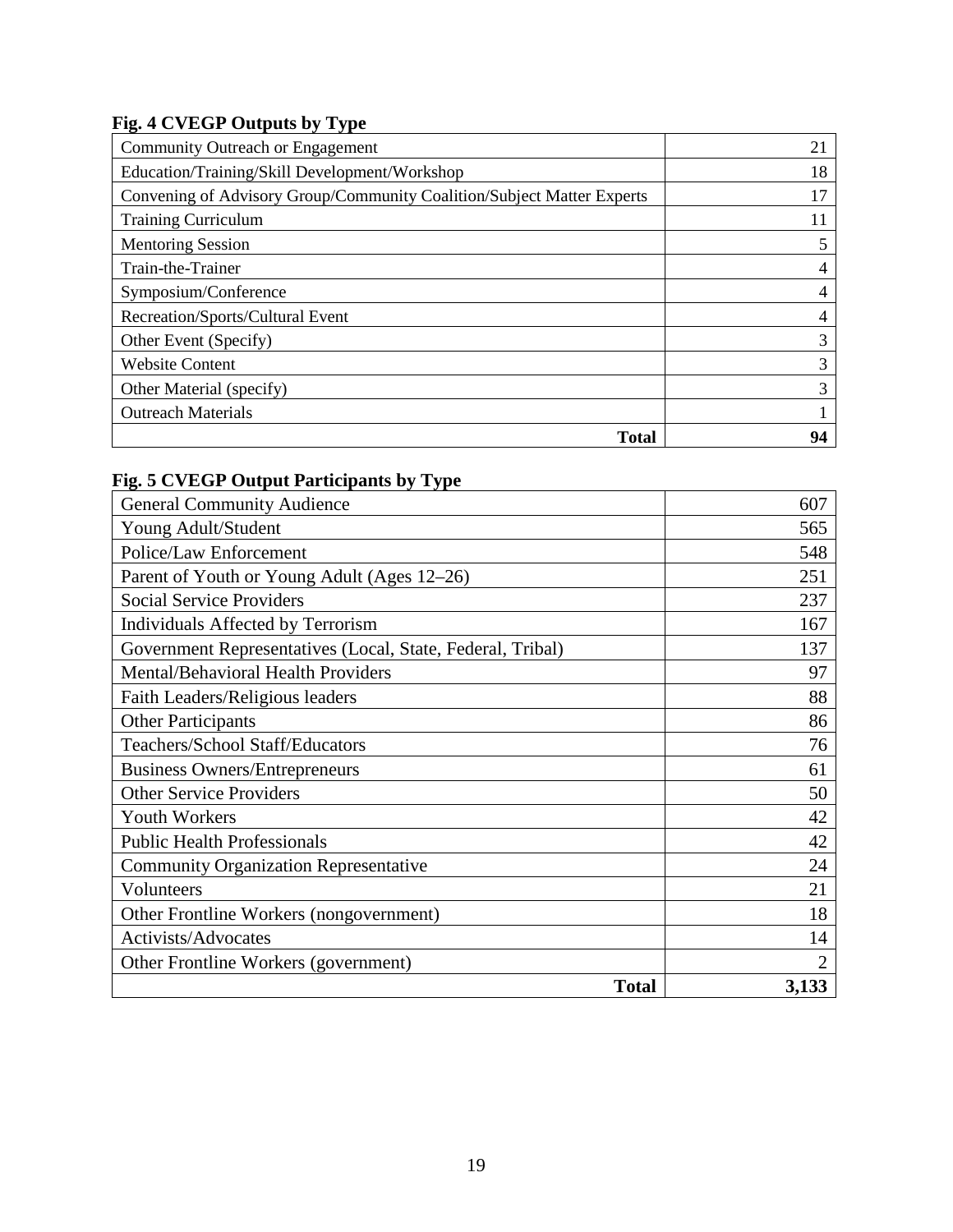#### <span id="page-24-0"></span>**2. Partnerships**

 $\overline{a}$ 

Partnerships are a key element of CVE or terrorism prevention work. Research routinely validates that interdisciplinary approaches are key drivers of the success of prevention efforts, and specifically to the successful prevention of recruitment and radicalization to violent ideologies.<sup>[8](#page-24-1)</sup> OTPP and OPE specifically are tasked with developing partnerships to benefit homeland security. The NOFO specifically encouraged partnerships in the development of grant proposals to further the best practices identified by research. OTPP has found that several partnerships have borne fruit for prevention programming beyond the original scope of the funded projects. See Figure 6, which shows the established partnerships to date through December 31, 2017.

| <b>Nongovernmental Service Providers</b>               | 147 |
|--------------------------------------------------------|-----|
| Local Police/Law Enforcement Agencies                  | 117 |
| Faith/Religious Leaders                                | 80  |
| <b>Charities, Private Foundations</b>                  | 47  |
| Institutes of Higher Education                         | 45  |
| Activists/Advocates                                    | 41  |
| <b>Local Government Service Providers</b>              | 37  |
| Key Influencers                                        | 33  |
| Schools                                                | 30  |
| <b>International Organizations/Foreign Governments</b> | 30  |
| Federal Agencies/Representatives - Non-Law Enforcement | 22  |
| Large Businesses/Corporations                          | 18  |
| <b>Cultural Organizations</b>                          | 17  |
| <b>Other CVE Grant Program Recipients</b>              | 16  |
| <b>Federal Law Enforcement Agencies</b>                | 14  |
| <b>Small Businesses</b>                                | 13  |
| <b>State Government Service Providers</b>              | 10  |
| Social Media/Marketing/Tech Companies                  | 9   |
| Other (Please Specify)                                 | 8   |
| <b>State Police/Law Enforcement Agencies</b>           | 6   |
| <b>Total</b>                                           | 740 |

#### **Fig. 6 Partnerships Existing and Established by Grantees**

<span id="page-24-1"></span><sup>8</sup> [http://www.start.umd.edu/publication/best-practices-developing-resilient-communities-and-addressing-violent](http://www.start.umd.edu/publication/best-practices-developing-resilient-communities-and-addressing-violent-extremism)[extremism](http://www.start.umd.edu/publication/best-practices-developing-resilient-communities-and-addressing-violent-extremism)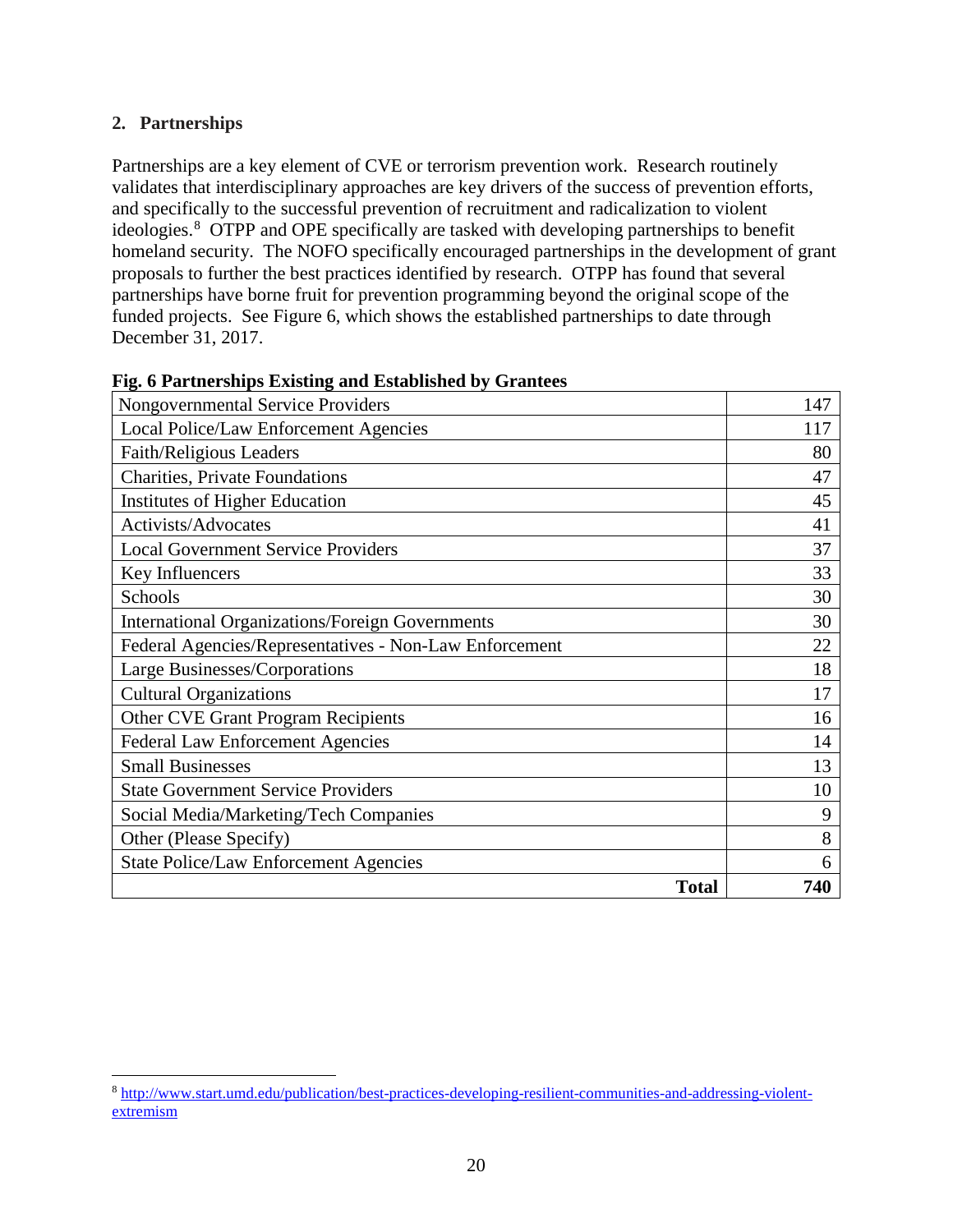## <span id="page-25-0"></span>E. Project Descriptions and Notable Progress

Below are descriptions for all CVEGP grant recipients and includes selected discussions of progress from the most recent quarterly performance reports.

#### <span id="page-25-1"></span>**Focus Area 1: Developing Resilience**

*Police Foundation (Washington, D.C.)* \$484,835: The recipient is creating mentoring programs between the Boston Police Department and local Somali-American youth to enhance the resiliency of the Somali-American community in Boston. The project, named Youth Police Initiative Plus (YPIP), is building off Youth Police Initiatives (YPI) previously conducted in more than 25 jurisdictions, including Boston, since 2003 for the purposes of lowering general youth crime and violence by creating stronger connections between youth and police. Research has shown promising results in some aspects of the YPI, which YPIP is implementing. The project focuses on Islamic State of Iraq and Syria (ISIS), Al-Shabaab, and other Islamist terrorist movements, which most often targeting Somali-American youth. Since its inception, Police Foundation has finalized its data collection methodology, executed sub-awards to its community partners, and launched the first YPIP cohort.

*Tuesday's Children (New York, New York) \$386,670*: The recipient is developing and delivering culturally competent mental health and support services through an existing peace-building and conflict-resolution initiative titled *Project Common Bond*. The project's goal is to enhance critical thinking and civic engagement among communities at risk for, and recovering from, terrorism and mass shootings. The project focuses on all forms of violent extremism. Since its inception, Tuesday's Children has provided training and other resources to more than 100 social and mental/behavioral health providers and has reached hundreds of thousands of people via social media and television and print interviews describing their projects and their available resources.

*Heartland Democracy Center (Minneapolis, Minnesota) \$423,340*: The recipient is expanding its existing program working with youth in the Somali community of Minnesota, which is part of the broader "Minnesota model" for countering violent extremism. This project also has intervention activities in addition to those that develop individual or community-level resilience to recruitment and radicalization. The project focuses on ISIS, Al-Shabaab, and other Islamist terrorist movements, most often targeting Somali-American youth. In the second quarter, Heartland Democracy greatly expanded its outreach to develop trusted relationships with key community partners like school districts and civic leaders, and even expanded to begin discussion with Native American student groups.

*Peace Catalyst International (Greenwood Village, Colorado) \$95,000*: The recipient is building interfaith working groups in locations across the nation between Muslim and Christian groups to counter narratives propagated for radicalization to violence. The working groups will empower grassroots leaders to implement and evaluate countering violent extremism actions. The project focuses on preventing both violent Islamist extremism and domestic violent extremism against Muslims. In the second quarter, Peace Catalyst developed the agenda for its first Faith Leaders'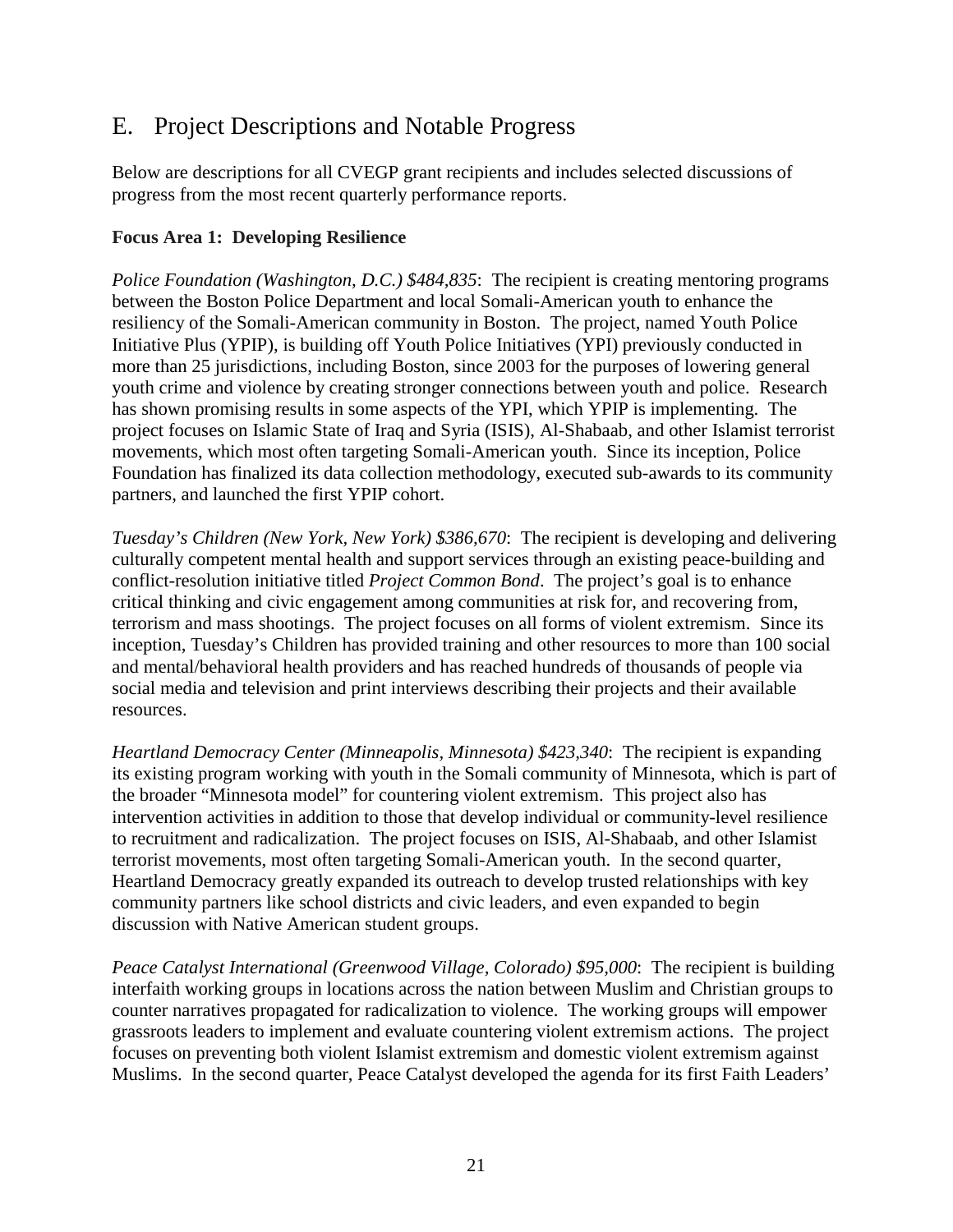Network Conference, to be held in April at Duke University, which will spearhead the development of community resilience plans in numerous communities.

*Seattle Police Department (Seattle, Washington) \$409,390*: The recipient employs a focused and localized community approach, on the micro-neighborhood level, to prevent recruitment and radicalization to violent extremism among refugee women, youth, and disenfranchised populations in ethnically and culturally diverse neighborhoods. The recipient builds off an existing program that guides police resource investments at the neighborhood level in concert with community representatives. The project has the capacity to address all forms of violent extremist threats identified in community assessments. In the second quarter, the Seattle Police Department formalized plans for more intensive outreach to immigrant families, and completed a survey of immigrant communities that resulted in more than 5,000 respondents.

*Nashville International Center for Empowerment (Nashville, Tennessee) \$445,110*: The grant recipient uses youth engagement, intercultural/interfaith exchange, and community outreach activities to increase the resilience of communities to domestic terrorism and new American youth who may be considered "at risk" for radicalization and violent extremism. The project's goal is to build mutual respect and understanding among people of different faiths, cultures, and ethnicities. It focuses on both Islamist terrorism and domestic terrorism. The Nashville International Center for Empowerment expanded its outreach activities in the second quarter, adding 93 organizations and generating 98 attendees at events that it supported during the quarter.

#### <span id="page-26-0"></span>**Focus Area 2: Training & Engagement**

*City of Houston Office of Public Safety & Homeland Security (Houston, Texas) \$500,000*: The recipient works with the Houston Regional CVE Steering Committee to host scenario-based workshops for parents and youth, interfaith engagements, and a train-the-trainer program to ensure sustainability of the program. The project addresses all forms of violent extremism. This grantee encountered delays attributable to the impacts of Hurricane Harvey, but in the second quarter had secured vendors to implement its programs.

*Illinois Criminal Justice Information Authority (Chicago, Illinois) \$187,877*: The recipient develops and delivers a bystander/gatekeeper training program to educate a broad cross-section of communities on how to intervene with individuals who exhibit warning signs of either radicalization to violence or planning an act of ideologically inspired violence. The project focuses on all forms of violent extremism and includes at least one site focused specifically on domestic terrorism. In the second quarter, the grantee engaged with five different localities to establish future focus groups that will support the training programs in specific communities.

*Global Peace Foundation (Lanham, Maryland) \$453,497*: The recipient is developing and providing training and fostering community engagement in New Jersey to counter violent extremist recruitment by 1) raising awareness of the frontline law enforcement workers and community leaders on indicators connected to violent extremism, including active shooters, through train-the-trainer programs; and 2) strengthening community and law enforcement partnerships to counter violent extremism through community engagement events. The recipient addresses all forms of violent extremism. The recipient secured a commitment from the New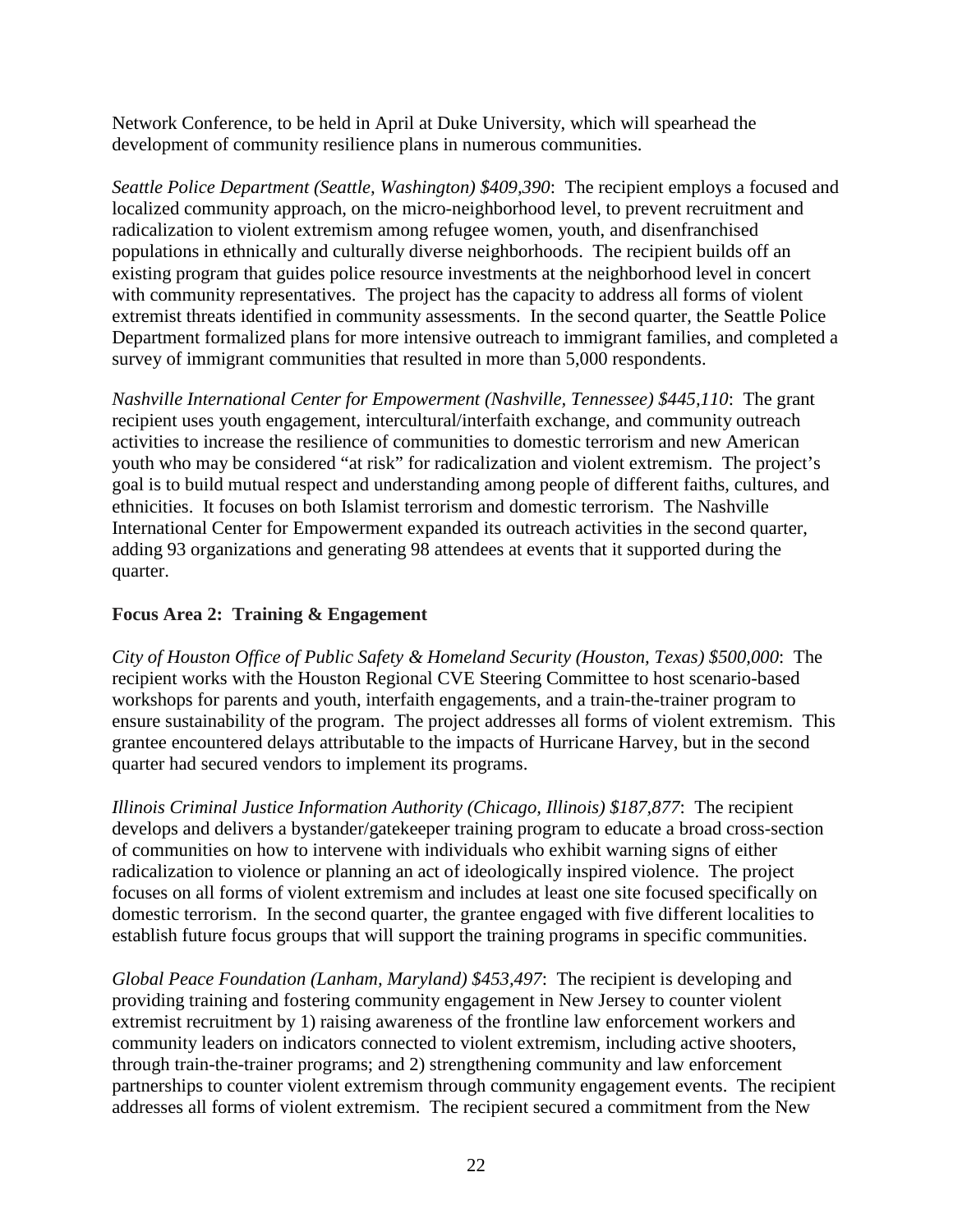Jersey Attorney General's Office and other law enforcement entities, to bring this training to all law enforcement officers in New Jersey by 2020, to include local police, state police, corrections officers, prosecutors, etc.

*Nebraska Emergency Management Agency (Lincoln, Nebraska) \$300,000*: The recipient conducts community engagement that identifies and addresses barriers to reporting in rural and small/mid-sized communities, facilitating the reporting of concerns, enhancing resilience of local communities to all forms of violent extremism and increased awareness of observable behaviors associated with the process of radicalization. The recipient addresses all forms of violent extremism and will document its process for ease of replication in other locales. In the second quarter, Nebraska held a Webinar with numerous state agencies, held a breakout session at a national conference of emergency response professionals to solicit input on their approach, and began work to pilot its approach in different sites in the state.

*City of Dearborn Police Department (Dearborn, Michigan) \$51,521*: This project provides a means for the Dearborn Police Department to offer training open to all city residents, as well as neighboring community members. The training/awareness briefings will be held at various venues spread geographically across the city throughout the 2 years of the grant. The recipient will address all forms of violent extremism. Dearborn has completed its training curriculum and held a train-the-trainer event for its officers who will be delivering the curriculum in the community.

*National Consortium for Advanced Policing (Los Angeles, California) \$200,000*: The recipient is delivering a community resiliency training program across the 66 largest metropolitan areas in the country that will provide an understanding of (a) all forms of violent extremism and how they manifest themselves in local communities; (b) how community policing strategies can be used to develop a safety net of relationships that can lead to early detection and prevention; and (c) how each municipality plays a role. The recipient now is teamed with the Major Cities Chiefs Association (MCCA) and targets police executives, some of which have been involved in the MCCA Committee on Preventing Terrorism and Targeted Violence, which is reviewing promising practices already in place in MCCA member cities.

*Hennepin County Sheriff's Office (Minneapolis, Minnesota) \$347,600*: The recipient is implementing multiple instances of a 2-day community engagement workshop and is expanding the recipient's Community Engagement Team. As an agency, it has invested and prioritized resources to engage new residents in order to monitor trends, learn from cultural communities, and work daily to grow outreach to meet the demand for prevention and education initiatives among new Americans. The project will focus on ISIS, Al-Shabaab, and other Islamist terrorist movements, most often targeting Somali youth. In the second quarter, the recipient made good progress, building the infrastructure required to complete the project, such as identifying personnel for community liaison activities and hosting a citizen's academy to identify nonprofit community organizations to perform services.

*City of Arlington Police Department (Arlington, Texas) \$47,497*: The recipient is developing and delivering an engagement program to strengthen partnerships between the recipient and the Muslim community in Arlington. The recipient is creating and sustaining engagement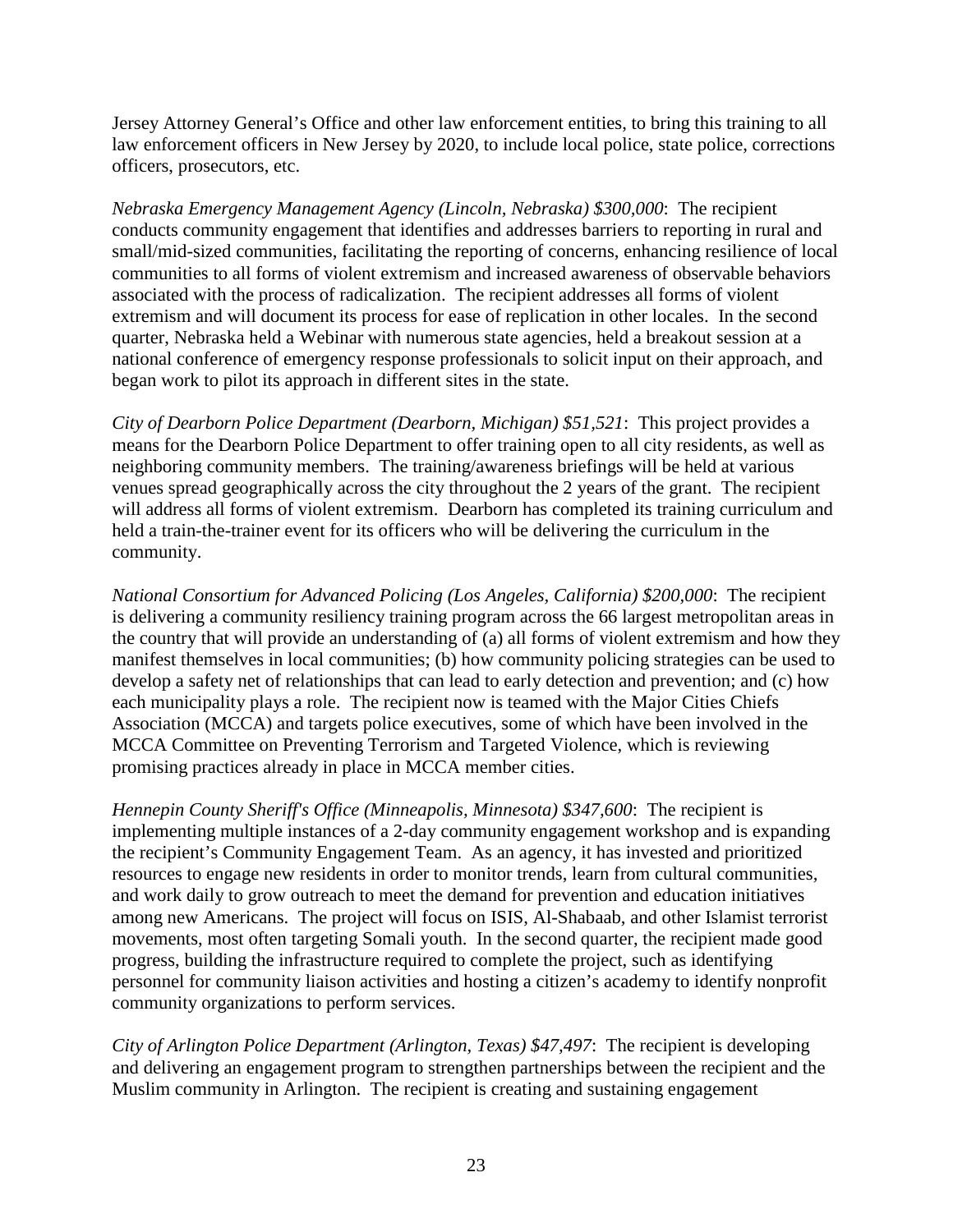programming that is responsive to the city's residents, and this effort will extend those efforts on the basis of recommendations from a Duke University study on the role of community policing in CVE. The project will focus on ISIS, Al-Shabaab, and other Islamist terrorist movements, most often targeting American Muslim youth. In the second quarter, the Arlington Police Department began cultural sensitivity training for sworn officers and secured agreements with a half-dozen community partners to host events supporting the project.

*National Governors Association (NGA) Center for Best Practices (Washington, D.C.) \$500,000*: The grantee is founding and launching a "State Approaches to Violent Extremism (S.A.V.E.) Policy Academy" program through governors' offices across the United States. The NGA Center will provide state sub-grants to five competitively selected states and assist them with adopting and implementing a sustainable, flexible roadmap to support statewide CVE efforts. This project will focus on all forms of violent extremism, including the drivers of extremism. In the second quarter, the NGA held its first roundtable to produce the aforementioned roadmap, and also held elicitation sessions with 46 experts.

*Denver Police Department (Denver, Colorado) \$481,313*: The recipient is using officer training, school-based mentoring, and outreach efforts to refugee/immigrant communities to improve identification of radicalizing or at-risk individuals, to integrate them into the Denver metropolitan area city life, and to build community resilience to radicalization. The project focuses on all forms of violent extremism. The recipient now has conducted extensive training for Denver police instructors and soon will begin training its line officers.

#### <span id="page-28-0"></span>**Focus Area 3: Interventions**

*City of Los Angeles Mayor's Office of Public Safety (Los Angeles, California) \$425,000*: The recipient is expanding the reach and accessibility of CVE programming across the approximately 10 million people in the Los Angeles region. It will complement other CVE prevention, resilience, and mental health services ongoing in the Los Angeles area. The recipient will deploy a comprehensive training program to elevate knowledge and access to resources for interventions in coordination with CVE professionals and community-based organizations. The recipient held public meetings during the first two quarters to approve projects formally.

*Massachusetts Executive Office of Public Safety and Security (MA EOPSS) (Boston, Massachusetts) \$500,000*: The MA EOPSS is building resilience and preventing the escalation of violence and violent extremism among high-risk individuals. The MA EOPSS and its project partner, the Massachusetts Department of Corrections, will target 139 men being released from maximum security prison over 2 years with a high risk for violent extremism. The EOPSS proposal focuses on promoting resilience by strengthening protective factors including social and problem-solving skills, self-esteem and cultural identity, good communication skills, pro-social connections/social support/family ties, success and commitment to education and employment goals, and positive community engagement. The project will focus specifically on addressing the drivers of violent extremism and is able to address all forms of violent extremism. In the second quarter, the recipient added clinicians to the project staff, identified its project

participants, assessed needs, and began providing services to participants.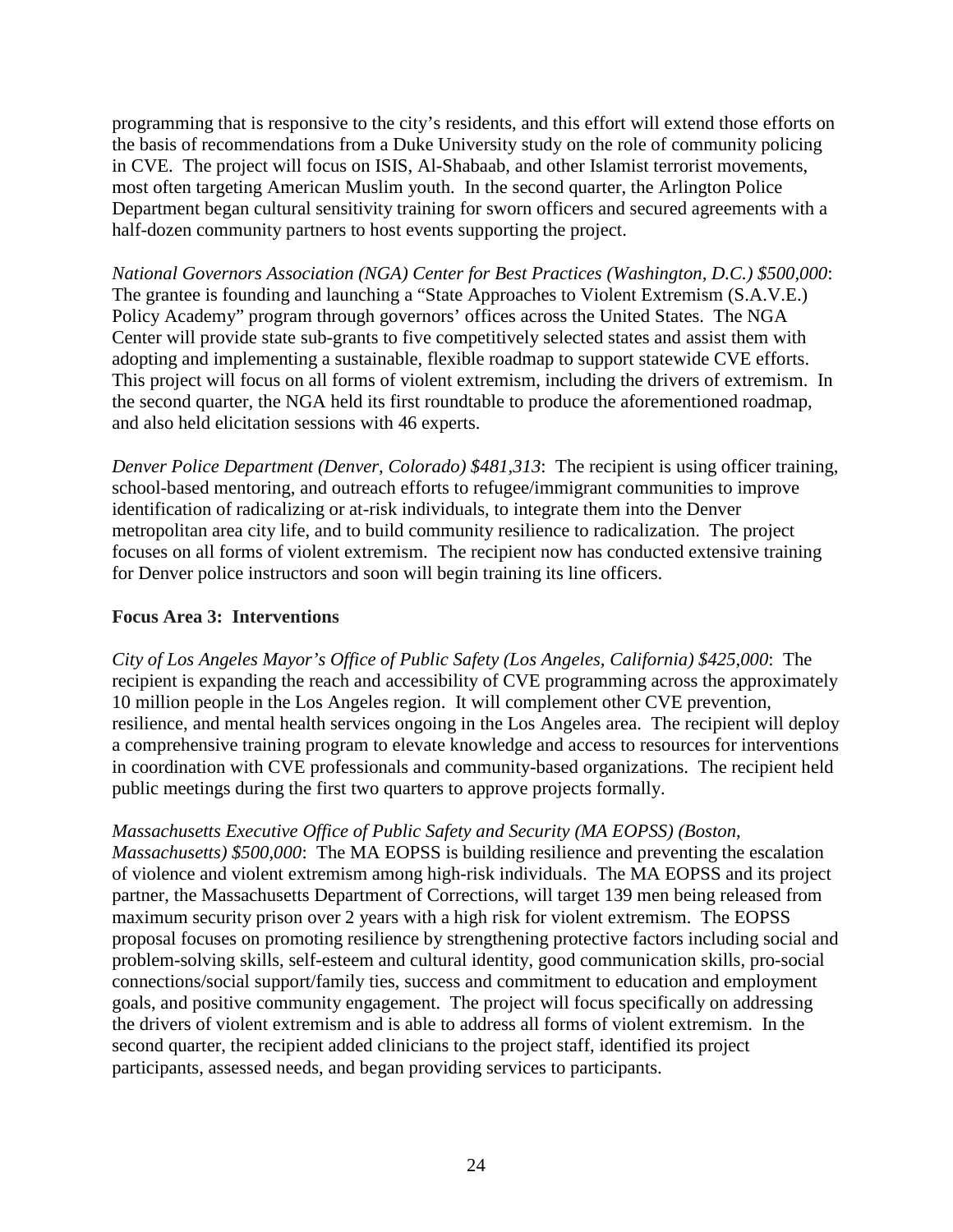*Crisis Intervention of Houston, Inc. (Houston, Texas) \$500,000*: The recipient is addressing all forms of violent extremism by training counselors in violent extremism risk factors and in protocols to steer callers to the appropriate resources for help, as well as marketing services through online public awareness campaigns, social media, community centers, and other means to reach young at-risk populations targeted by violent extremists. As of the second quarter, the Crisis Intervention of Houston has launched its marketing materials, has trained call center staff and local law enforcement personnel, and has begun referring callers to services on the basis of vulnerability to recruitment or radicalization.

*Alameda County Sheriff's Office (Oakland, California) \$499,125*: Through a number of integrated efforts, this project supports the successful reentry of Alameda County residents in the criminal justice system who may be susceptible to radicalization and violent extremism. The recipient works with Criminal Justice Mental Health, Probation, and Case Managers to identify individuals susceptible to radicalization and violent extremism. They also will develop a referral network to work with individuals who may be susceptible to violent extremism as well as a trauma-informed, evidence-based curriculum for system-involved adults. The project will focus on all forms of violent extremism. In the second quarter, the recipient finalized its evaluation plans as well as the referral network design, and submitted plans to the County Board of Supervisors for approval.

*Las Vegas Metropolitan Police Department (Las Vegas, Nevada) \$500,000*: The recipient is creating a community-led and interdisciplinary coalition to develop and administer an intervention program for community members at risk of recruitment to all forms of violent extremism. The recipient builds on existing terrorism prevention programs that have been in place since 2009, as well as a robust set of engagement activities that address the drivers of violent extremism and that have led to a community-based demand for an intervention program. The project will focus on all forms of violent extremism. As of the second quarter, the grantee has completed most of its administrative and program infrastructure requirements, in spite of delays incurred in the aftermath of the October 2017 mass casualty shooting.

#### <span id="page-29-0"></span>**Focus Area 4: Challenging the Narrative**

*America Abroad Media (Washington, D.C.) \$647,546*: The recipient is hosting hackathons that bring together diverse groups of Muslim and non-Muslim creative artists to develop communications campaigns and content that not only counter the influence of Islamic State of Iraq and the Levant (ISIL) but also encourage and enable community members to develop and promote their own CVE content. The project will focus on countering ISIL propaganda. This recipient already has held one of three hackathons, which developed significant content for the portal.

*Rochester Institute of Technology (Rochester, New York) \$149,955*: The recipient is developing an app that will put high-quality video editing tools, tips on digital marketing, and pithy, relevant research findings on radicalization and recruitment in the hands of thousands. This will help to make the creation of counter messages a viral practice. The project will focus on countering ISIS propaganda.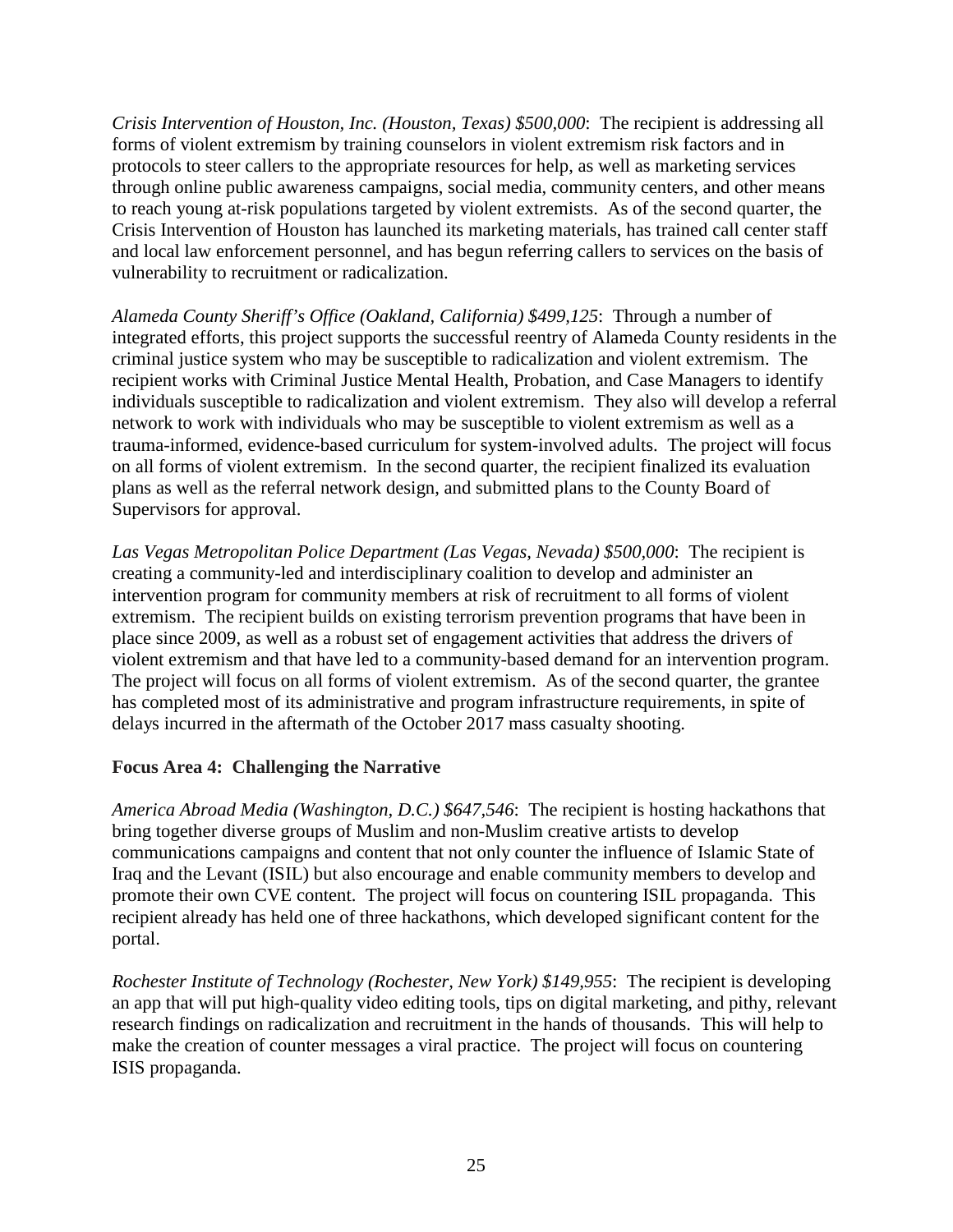*Masjid Muhammad, Inc. (Washington, D.C.) \$531,195*: The recipient is creating a robust, online multimedia platform that challenges online radicalization narratives with positive, inclusive narratives across a variety of digital media. The project will work to increase the dialogue and engagement between local law enforcement and Muslim community groups. The project will focus on ISIS, Al-Shabaab, and other Islamist terrorist movements, most often targeting American Muslims. In the second quarter, the grantee launched *the American Muslims Against Terrorism and Extremism* campaign, based on a website located at [www.amateinitiative.com](http://www.amateinitiative.com/) and the #enoughisenough social media campaign.

#### <span id="page-30-0"></span>**Focus Area 5: Building Capacity**

*University of San Diego (San Diego, California) \$634,769*: The recipient will increase community resilience to violent extremism by implementing an initiative that will build the capacity of community-based organizations to constructively engage Somali and Iraqi youth in refugee communities in San Diego and El Cajon. The project explicitly seeks to build trust between law enforcement and youth in order to rebuff recruitment and radicalization. The project will focus on ISIS, Al-Shabaab, and other Islamist terrorist movements, most often targeting American Muslim youth. Over the course of the second quarter, the project team conducted five individual capacity-building sessions with sub-awardees on topics ranging from organizational structure to conducting effective community outreach, and one joint session on effective facilitation with young adults.

*Green Light Project Inc. DBA The Counter Extremism Project (New York, New York) \$298,760*: The recipient will establish a positive narrative-based website called [MuslimWorldToday.org](https://www.muslimworldtoday.org/) to provide social resources and to allow Southern/Central Asian persons a safe space online to discuss subjects relating to religion and integrating into the United States. The project will focus on ISIS, Al-Shabaab, and other Islamist terrorist movements, most often targeting American Muslim youth. This portal launched and is engaged with its audience through its website and social media brand. There were nearly 400,000 online contacts and impressions through December 31, 2017.

## <span id="page-30-1"></span>F. Key Findings and Trends

Working with interested stakeholders in the grant program prior to the announcement of the funding opportunity, with applicants, recipients, and 5 months' worth of performance and administrative reports, OTPP is able to identify a number of key findings in the early stage of the performance on these grant projects.

#### <span id="page-30-2"></span>**1. CVE Frameworks**

OCP has seen several regions develop robust regional plans or achieve significant progress toward developing and/or refining plans since the funding opportunity was announced. This is likely in reaction to the NOFO scoring process adding points for projects that already have invested time or resources in regional planning on terrorism prevention. In some cases, the planning was conducted as part of the application process. As such, reviewers assigned points in the Ongoing Community Resilience and Prevention Planning category to many projects outside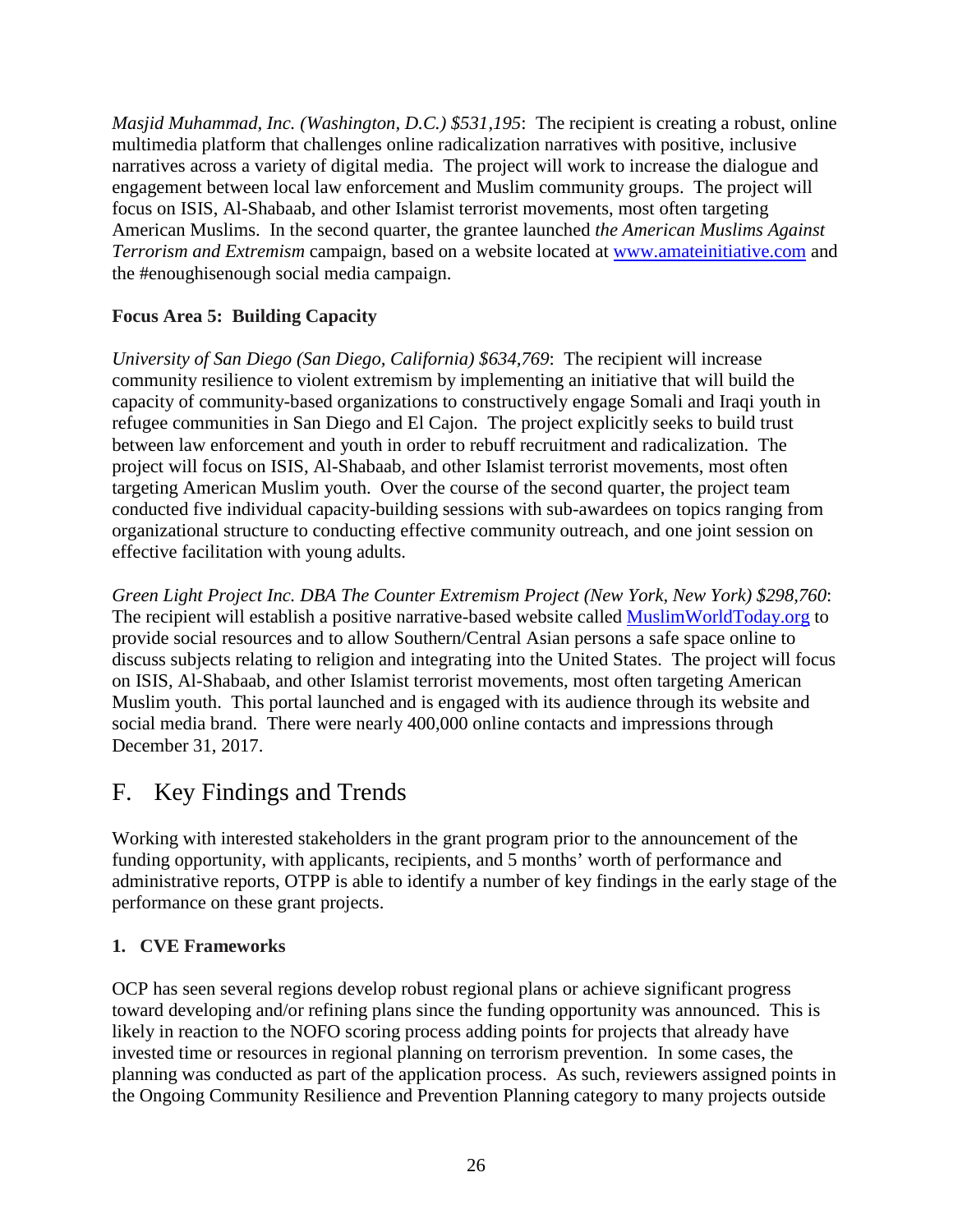of the CVE pilot cities on the basis of the work undertaken.<sup>[9](#page-31-4)</sup> Many of these projects were not funded, which means the availability of funding alone spurred local planning.

#### <span id="page-31-0"></span>**2. Law Enforcement Training and Engagement**

There has been significant enthusiasm in the law enforcement community, particularly with regard to training and community policing for terrorism prevention. For example, one CVEGP project proposed conducting law enforcement training for just a handful of police departments in a certain region. However, when senior law enforcement officials in the state became involved as partners in the project, they recommended that the training be given to the entire state, even though the project is only funding a portion of that.

#### <span id="page-31-1"></span>**3. Applicability to All Forms of Terrorism**

Many funded projects have wide applicability to all forms of terrorism, including terrorism related to foreign terrorist organizations and domestic terrorist movements. Intervention projects, such as the ones in Las Vegas or Alameda County, have the capacity to intervene with individuals who are radicalizing to any type of violent ideology. Training projects, such as those in Denver and Dearborn, train on violent extremist ideologies across the spectrum including domestic violent extremist movements and foreign terrorist organizations. The approach that these grantees are taking will give DHS the ability to foster projects and develop insights that have longer-term applicability because they are more applicable to an ever-evolving threat picture.

## <span id="page-31-2"></span>G. Other Items of Note

The opening months of the CVEGP have provided OTPP with some additional observations with ramifications for the remainder of the CVEGP and future terrorism prevention programming. These items are discussed in brief below.

#### <span id="page-31-3"></span>**1. Public Interest and Opposition**

 $\overline{a}$ 

There has been significant public and media interest in the CVEGP including several Freedom of Information Act (FOIA) requests. OTPP has worked proactively with the FOIA office to make those documents available quickly and completely.<sup>10</sup> In addition, local and national groups opposing this type of government programming have led several intended grantees to reject the funds publicly, have caused partners of funded projects to back out, and have had an effect on recruiting participants, beneficiaries, and partners. By operating the CVEGP program transparently, and with proper monitoring and measurement of results, we hope to demonstrate the importance and effectiveness of terrorism prevention activities in general.

<span id="page-31-4"></span><sup>9</sup> The CVE pilot cities are Los Angeles, Minneapolis, and Boston. See <https://www.justice.gov/archives/opa/blog/pilot-programs-are-key-our-countering-violent-extremism-efforts> for more information on the pilot cities.

<span id="page-31-5"></span><sup>&</sup>lt;sup>10</sup> All awarded applications and other program information is available to the public on the DHS FOIA Library: <https://www.dhs.gov/publication/cve-grants-awarded> and [https://www.dhs.gov/publication/countering-violent](https://www.dhs.gov/publication/countering-violent-extremism-grant-program)[extremism-grant-program](https://www.dhs.gov/publication/countering-violent-extremism-grant-program)